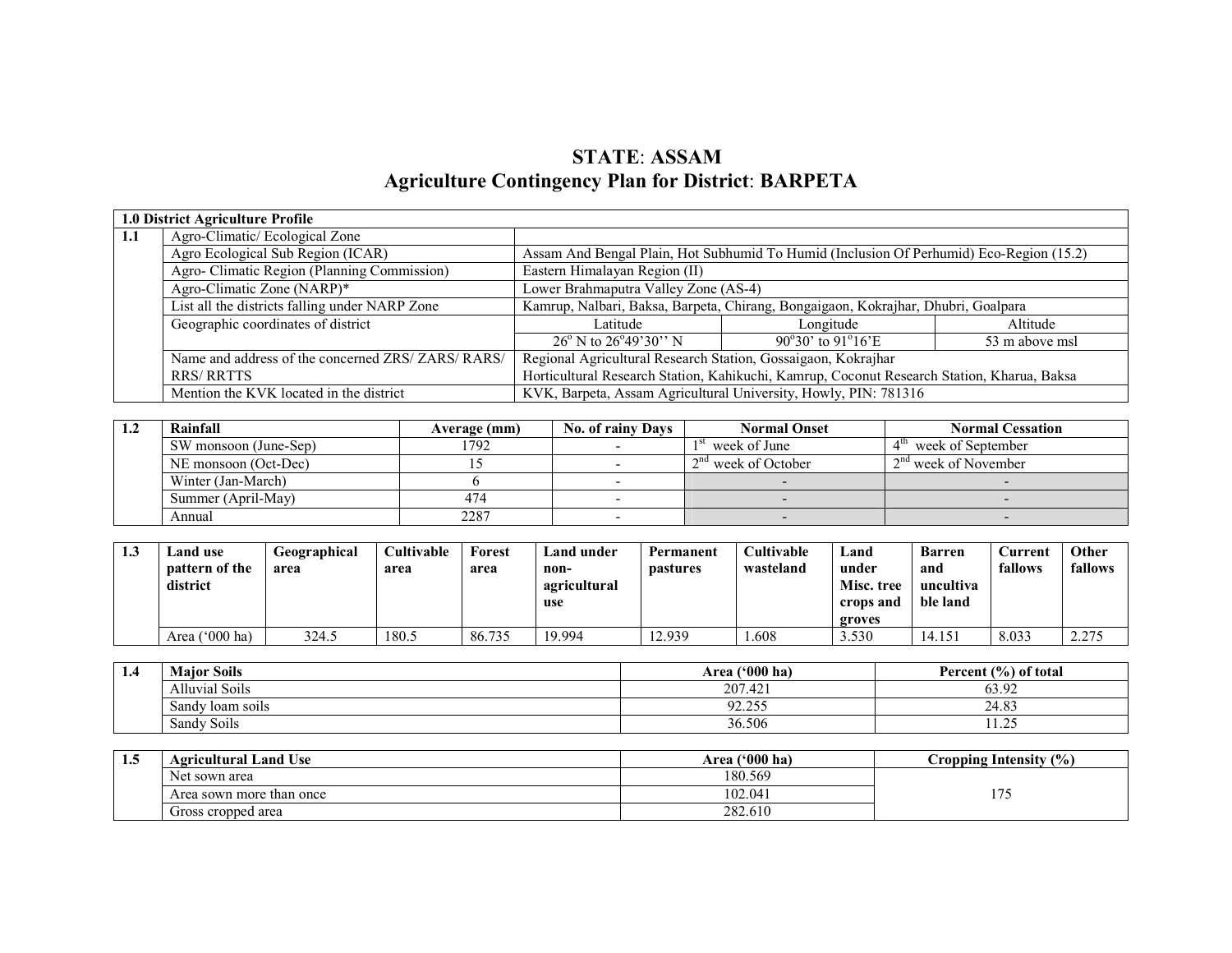| Irrigation                       | Area ('000 ha)           |          |                                                                                                                                                                           | Percent $(\% )$          |  |  |
|----------------------------------|--------------------------|----------|---------------------------------------------------------------------------------------------------------------------------------------------------------------------------|--------------------------|--|--|
| Net irrigated area               |                          | 142.781  |                                                                                                                                                                           |                          |  |  |
| Gross irrigated area             | 8.35                     |          | 2.95                                                                                                                                                                      |                          |  |  |
| Rainfed Area                     | $\overline{\phantom{a}}$ |          | $\blacksquare$                                                                                                                                                            |                          |  |  |
| <b>Sources of Irrigation</b>     | <b>Number</b>            |          | Area ('000 ha)                                                                                                                                                            | $%$ area                 |  |  |
| Canals                           | $\overline{\phantom{a}}$ |          | ۰                                                                                                                                                                         | $\overline{\phantom{a}}$ |  |  |
| Tanks                            | $\overline{\phantom{a}}$ |          | $\overline{\phantom{0}}$                                                                                                                                                  | $\sim$                   |  |  |
| Open wells (STW)                 | $\overline{\phantom{a}}$ |          | 31.607                                                                                                                                                                    | 73.74                    |  |  |
| Bore wells (DTW)                 | $\overline{\phantom{a}}$ |          | 0.199                                                                                                                                                                     | 0.46                     |  |  |
| Lift irrigation                  | $\overline{\phantom{a}}$ |          | 5.488                                                                                                                                                                     | 12.8                     |  |  |
| Other sources Minor irrigation   | $\overline{\phantom{a}}$ |          | 5.569                                                                                                                                                                     | 12.99                    |  |  |
| Total                            | $\overline{\phantom{a}}$ |          | 42.863                                                                                                                                                                    | 100.00                   |  |  |
| Pump sets                        | $\overline{\phantom{a}}$ |          |                                                                                                                                                                           |                          |  |  |
| Micro-irrigation                 | $\overline{\phantom{a}}$ |          |                                                                                                                                                                           |                          |  |  |
| Groundwater availability and use | No. of blocks            | $%$ area | Quality of water                                                                                                                                                          |                          |  |  |
| Over exploited                   |                          |          |                                                                                                                                                                           |                          |  |  |
| Critical                         |                          |          |                                                                                                                                                                           |                          |  |  |
| Semi-critical                    |                          |          |                                                                                                                                                                           |                          |  |  |
| Safe                             | 12                       | 100      | Groundwater is rich in Iron. Life saving<br>irrigation is suggested except in<br>Bhabanipur block Hydrocarbon found<br>above the acceptable level in<br>Gobardhana Block. |                          |  |  |
| Waste water availability and use |                          |          |                                                                                                                                                                           |                          |  |  |

\* over-exploited: ground water utilization> 100%; critical: 90-100%; semi-critical: 70-90%; safe: < 70%

#### 1.7 Area under major field crops & horticulture etc.:

| 1.7 | <b>Field crops</b> | Kharif (ha)      |         |                  | Rabi (ha) |                  | Summer (ha)     |         |
|-----|--------------------|------------------|---------|------------------|-----------|------------------|-----------------|---------|
|     |                    | <b>Irrigated</b> | Rainfed | <b>Irrigated</b> | Rainfed   | <b>Irrigated</b> | <b>Rain fed</b> |         |
|     | Rice               |                  |         |                  |           |                  |                 | 11,4291 |
|     | Sesame             |                  |         |                  |           |                  |                 | 797     |
|     | Wheat              |                  |         |                  |           |                  |                 | 8788    |
|     | Rape and Mustard   |                  |         |                  |           |                  |                 | 18508   |
|     | Niger              |                  |         |                  |           |                  |                 | 837     |
|     | Linseed            |                  |         |                  |           |                  |                 | 2033    |
|     | Jute               |                  |         |                  |           |                  |                 | 6294    |
|     | Sugarcane          |                  |         |                  |           |                  |                 | 324     |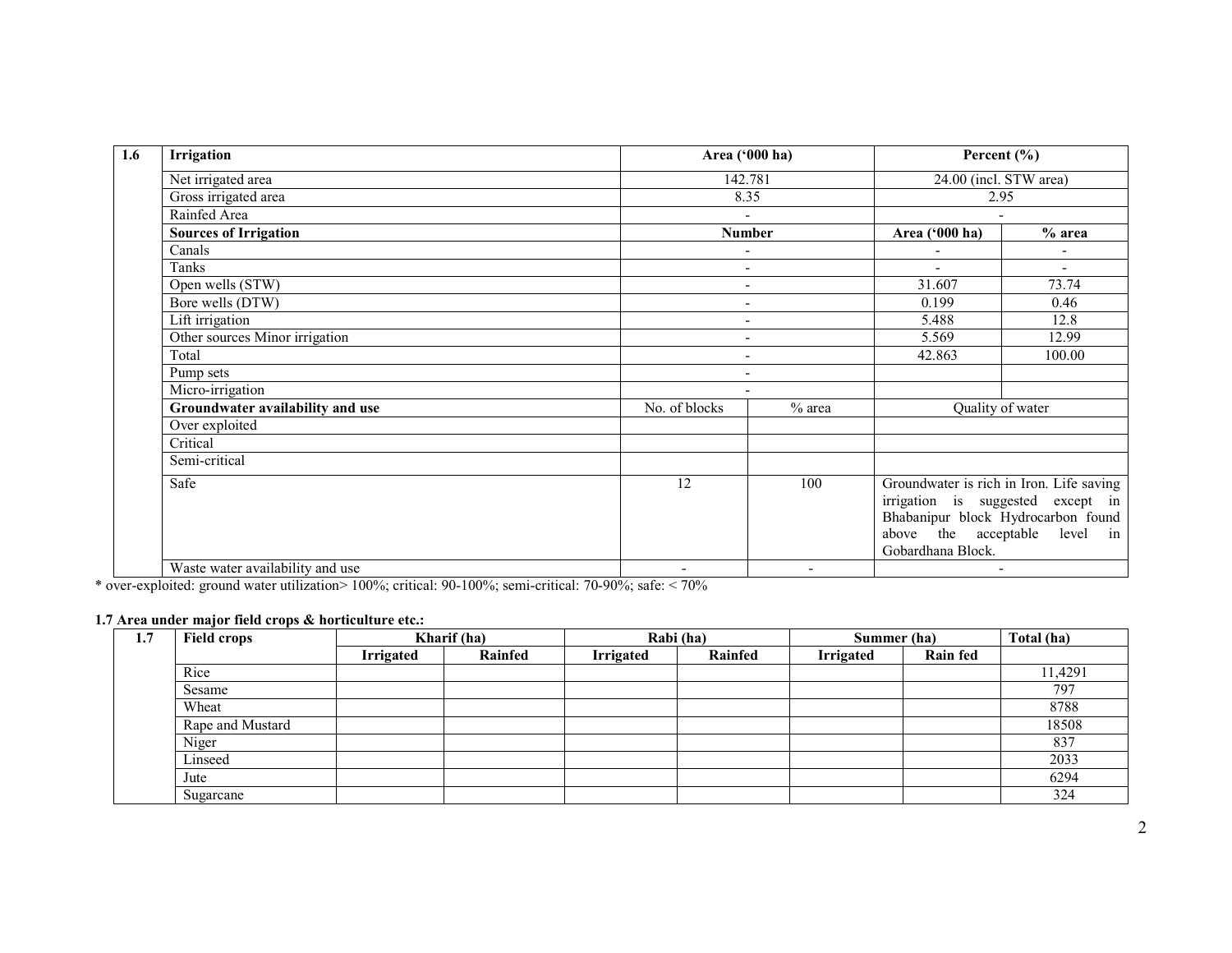• Directorate of Economics and Survey, Govt of Assam (2006-2007)

| <b>Horticulture crops- Fruits</b>   | Total Area (ha)          |
|-------------------------------------|--------------------------|
| Banana                              | 6380                     |
| Pineapple                           | 356                      |
| Orange                              | 235                      |
| Papaya                              | 380                      |
| Assam lemon                         | 556                      |
| Guava                               | 347                      |
| Litchi                              | 215                      |
| Jackfruit                           | 170                      |
| Mango                               | 145                      |
| Horticulture crops- Vegetables      | Total Area (ha) )        |
| Kharif vegetables                   | 7450                     |
| Rabi vegetables                     | 12000                    |
| Potato                              | 8200                     |
| <b>Medicinal and Aromatic crops</b> | $\overline{\phantom{a}}$ |
| <b>Plantation crops</b>             | $\overline{\phantom{a}}$ |
| Arecanut                            | 7190                     |
| Coconut                             | 1215                     |
| Spices                              | 1180                     |
| <b>Fodder crops</b>                 |                          |
| Total fodder crop area              |                          |
| <b>Grazing Land</b>                 | 12939                    |

\* If break-up data (irrigated, rain fed) is not available, give total area)

| 1.8  | Livestock                     |           |              | Number ('000)             |
|------|-------------------------------|-----------|--------------|---------------------------|
|      | Cattle                        |           |              | 357.067                   |
|      | Buffaloes (total)             |           |              | 25.538                    |
|      | Commercial Dairy farm         |           |              | $\overline{\phantom{a}}$  |
|      | Goat                          |           |              | 134.434                   |
|      | Sheep                         |           |              | 18.685                    |
|      | Others (Camel, Pig, Yak etc.) |           |              | 35.235                    |
| 1.9  | Poultry                       |           |              | 529.572                   |
|      | Commercial                    |           |              |                           |
|      | Backyard                      |           |              |                           |
| 1.10 | <b>Inland Fisheries</b>       | Area (ha) | Yield (t/ha) | <b>Production (tones)</b> |
|      | Brackish water                |           |              |                           |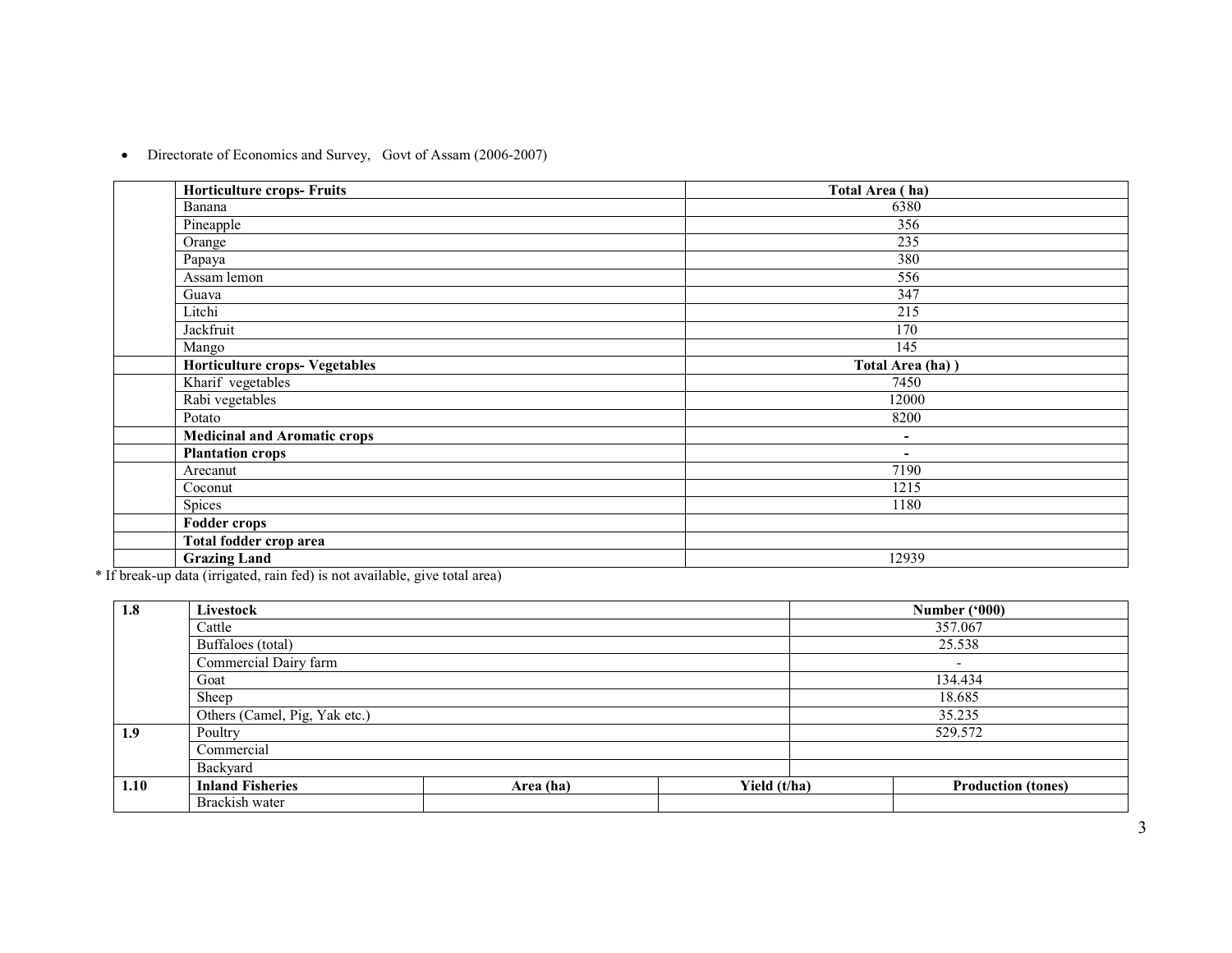| wate<br>$-0.0$ | -- | 2009<br>$\sim$<br>$\sqrt{ }$<br>$\cdots$<br>. |
|----------------|----|-----------------------------------------------|
|                |    |                                               |

# 1.11 Production and Productivity of major crops

| 1.11 | Name of crop                                                |            | <b>Kharif</b>  |            | Rabi         |            | <b>Summer</b> |                   | <b>Total (Average)</b> |
|------|-------------------------------------------------------------|------------|----------------|------------|--------------|------------|---------------|-------------------|------------------------|
|      | (Average of last 3                                          | Production | Productivity   | Production | Productivity | Production | Productivity  | <b>Production</b> | Productivity           |
|      | vears)                                                      | (*000 t)   | (kg/ha)        | ('000 t)   | (kg/ha)      | (900 t)    | (kg/ha)       | (900 t)           | (kg/ha)                |
|      | Major Field crops (Crops identified based on total acreage) |            |                |            |              |            |               |                   |                        |
|      | Rice                                                        | 120.478    | 1637           | 45.485     | 1007         | 127.620    | 4831          | 97.861            | 2492                   |
|      | Wheat                                                       |            |                | 12.212     | 1263         |            |               | 12.212            | 1263                   |
|      | Maize                                                       |            |                | 38.667     | 1055         |            |               | 38.667            | 1055                   |
|      | Rapeseed and                                                |            |                | 14.911     | 660          |            |               | 14.911            | 660                    |
|      | Mustard                                                     |            |                |            |              |            |               |                   |                        |
|      | Niger                                                       |            |                | 0.483      | 540          |            |               | 0.483             | 540                    |
|      | Linseed                                                     |            |                | 1.158      | 544          |            |               | 1.158             | 544                    |
|      | Sesame                                                      | 0.312      | 575            |            |              |            |               | 0.312             | 575                    |
|      | Blackgram                                                   | 2.080      | 498            |            |              |            |               | 2.080             | 498                    |
|      | Greengram                                                   |            |                |            |              | 0.341      | 500           | 0.341             | 500                    |
|      | Lentil                                                      |            |                | 1.708      | 539          |            |               | 1.708             | 539                    |
|      | Pea                                                         |            |                | 1.851      | 804          |            |               | 1.851             | 804                    |
|      | Jute                                                        | 29.027     | 4856           |            |              |            |               | 29.027            | 4856                   |
|      | Name of crop<br>(Average of last 3<br>years)                |            | Kharif         |            | Rabi         |            | Summer        |                   | Total(Average)         |
|      | Vegetables                                                  | 73.617     | 13067          | 297.434    | 23106        |            |               | 185.5             | 18086                  |
|      | Potato                                                      |            |                | 103.125    | 10330        |            |               | 103.125           | 10330                  |
|      | <b>Plantation crops</b>                                     |            |                |            |              |            |               |                   |                        |
|      | Coconut                                                     | 92.340     | 76 nuts/ palm  |            |              |            |               | 92.340            | 76 nuts/ palm          |
|      | Arecanut                                                    | 575.200    | 160 nuts/ palm |            |              |            |               | 575.200           | 160 nuts/ palm         |
|      | Spices                                                      |            |                | 10.233     | 3010         |            |               | 10.233            | 3010                   |

| 1.12 | Sowing window for 5                | Rice<br>$\sim$ $\sim$ | Blackgram                                           | sesame            | Jute<br>.      | Toria |
|------|------------------------------------|-----------------------|-----------------------------------------------------|-------------------|----------------|-------|
|      | major crops                        |                       |                                                     |                   |                |       |
|      | $T$ $T$ $T$<br>Rain fed<br>Kharit- | June to July          | $\gamma$ <sup>rd</sup> week $\sigma$ .<br>August to | week oi<br>August | March to April |       |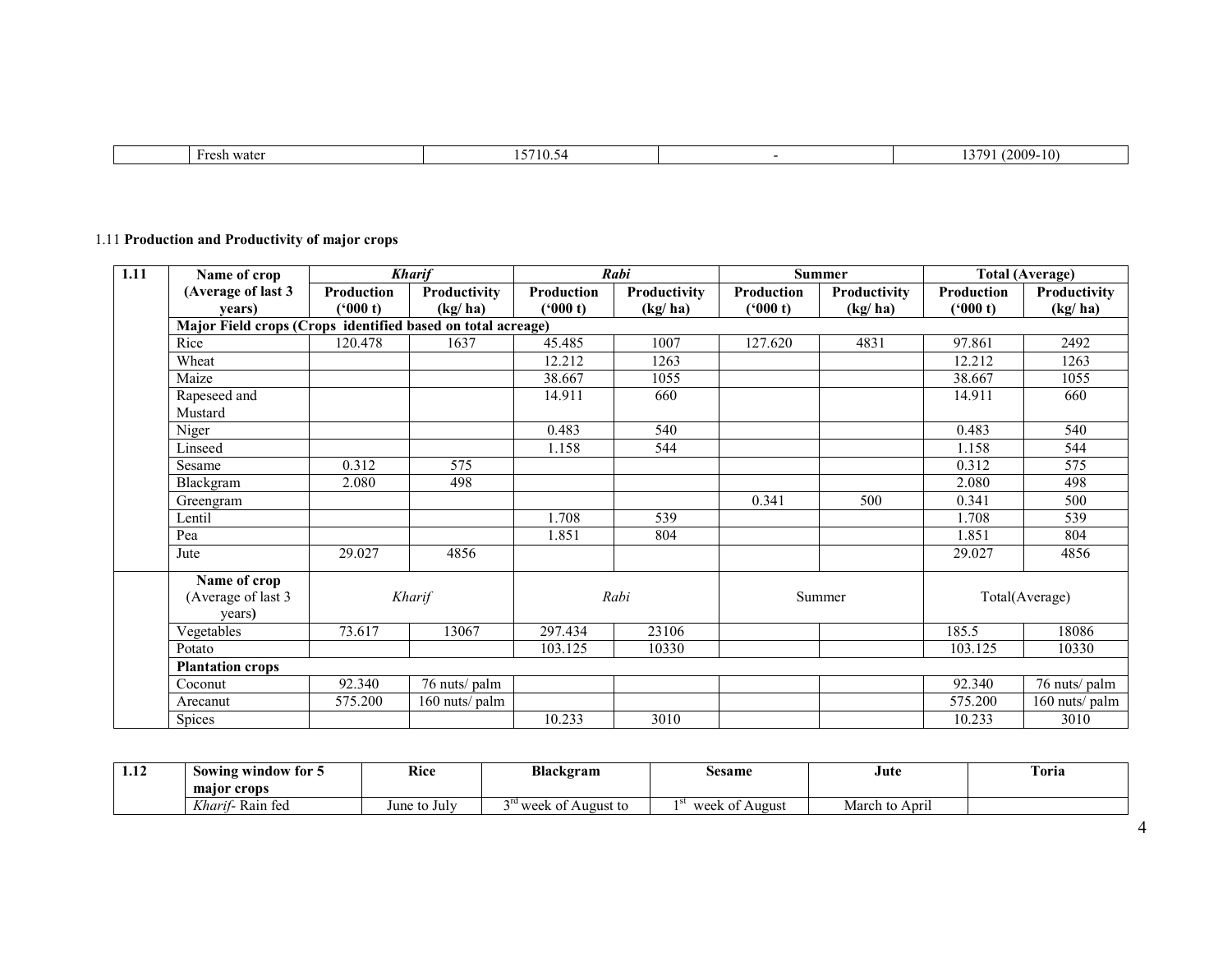|                          |                         | <sup>a</sup> week of September |  |                                                                        |
|--------------------------|-------------------------|--------------------------------|--|------------------------------------------------------------------------|
| <i>Kharif</i> -Irrigated |                         |                                |  |                                                                        |
| Rabi-Rain fed            |                         |                                |  | 3 <sup>rd</sup> week of October to<br>3 <sup>rd</sup> week of November |
| Rabi-Irrigated           | November to<br>December |                                |  |                                                                        |

| 1.13 | What is the major             | Regular                                      | Occassional                             | <b>None</b> |
|------|-------------------------------|----------------------------------------------|-----------------------------------------|-------------|
|      | contingency the district      |                                              |                                         |             |
|      | is prone to? (Tick mark)      |                                              |                                         |             |
|      | Drought                       |                                              | (Feb-March and Oct Nov)<br>$\sqrt{ }$   |             |
|      |                               |                                              |                                         |             |
|      | Flood                         |                                              | (August September)                      |             |
|      | Cyclone                       |                                              |                                         |             |
|      | Hail Storm                    |                                              | (March-April)                           |             |
|      | Heat wave                     |                                              |                                         | N           |
|      | $\overline{\text{Cold}}$ wave |                                              | (Jan-Feb)<br>V                          |             |
|      | Frost                         |                                              |                                         |             |
|      | Sea water inundation          |                                              |                                         |             |
|      | Pests and diseases            |                                              |                                         |             |
|      | Autumn Rice                   | Stem borer, Rat, Blast disease               | False smut                              |             |
|      |                               | Thrips, Brown spot                           |                                         |             |
|      | Winter Rice                   | Stem Borer, leaf folder, Rice bug, Rat       | Hispa, Swarming caterpillar, False smut |             |
|      |                               | Blast, Sheath blight, Bacterial leaf blight, |                                         |             |
|      |                               | Leaf and plant hopper, Thrips,               |                                         |             |
|      |                               | Brown spot, Case worm                        |                                         |             |
|      | <b>Summer Rice</b>            | Stem borer, leaf folder, Rat, Blast, Sheath  |                                         |             |
|      |                               | blight, Leaf and plant hopper,               |                                         |             |
|      |                               | Leaf and plant hopper, Thrips, Brown spot,   |                                         |             |
|      |                               | Case worm                                    |                                         |             |
|      | Wheat                         | Rat, Aphid, Stem borer                       | Loose smut                              |             |
|      | Maize                         | Stem borer                                   |                                         |             |
|      | Rape and mustard              | Aphid, Saw fly                               |                                         |             |
|      | Blackgram                     | Yellow Mosaic Virus, Leaf spot,              |                                         |             |
|      |                               | Aphid, Jassid, Pod borer, Blight             |                                         |             |
|      | Lentil                        | Wilt, Wet rot                                |                                         |             |
|      | Pea                           | Wilt, Rust, Powdery mildew                   |                                         |             |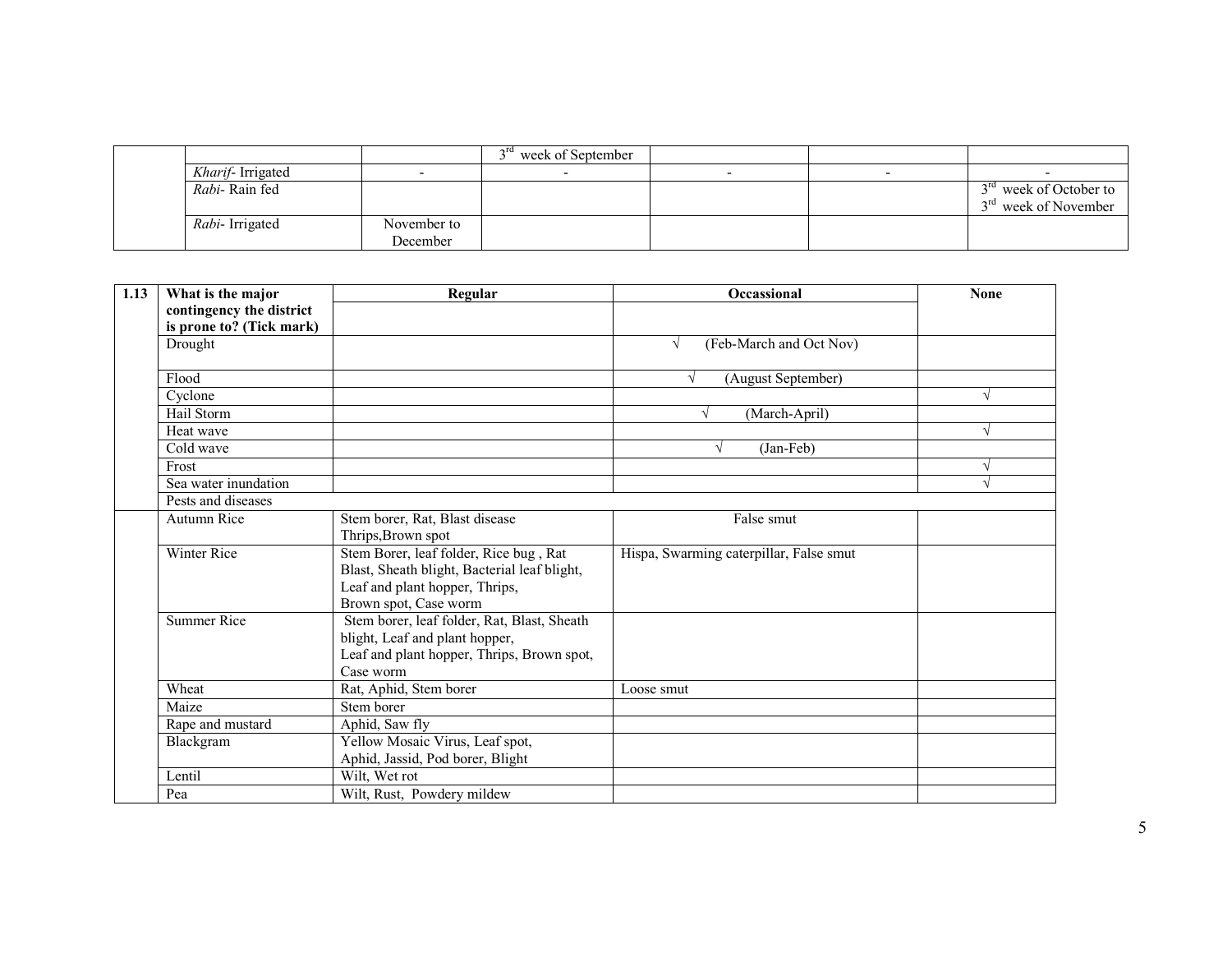| Jute           | Root rot and stem rot, Hairy caterpillar |                                                 |  |
|----------------|------------------------------------------|-------------------------------------------------|--|
| Potato         | Late blight, Leaf roll virus             | Red ant (Oct-Nov)                               |  |
| <b>Brinjal</b> | Bacterial wilt, Fruit borer              |                                                 |  |
| Cole crops     | Damping off                              |                                                 |  |
| Banana         |                                          | Scarring beetle, Pseudo stem borer, Panama wilt |  |
| Coconut        |                                          | Rhinoceros beetle                               |  |
| Citrus         |                                          | Trunk borer, Shoot borer                        |  |

| 1.14 | Include Digital maps of the district for | Annexure<br>i district with !<br>map of<br>State as<br>1n<br>ocation | Y es<br>Enclosed: |
|------|------------------------------------------|----------------------------------------------------------------------|-------------------|
|      |                                          | - 11<br>Mean annual raintall as<br>Annexure II                       |                   |
|      |                                          | Annexure III<br>Soil map as                                          |                   |

#### ANNEXTURE –I : MAP OF BARPETA DISTRICT

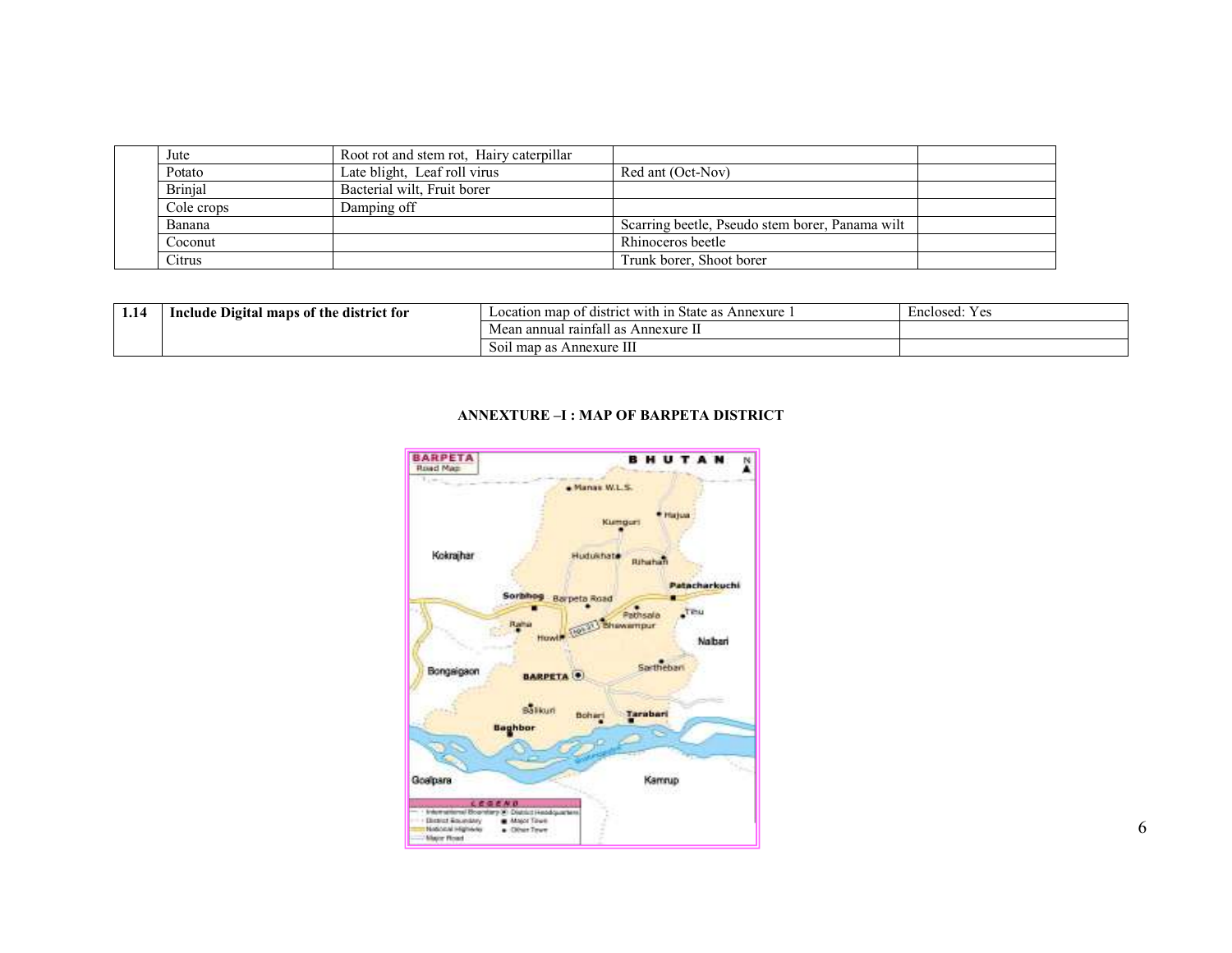



Mean annual rainfall

Source: Statistical Handbook Assam 2011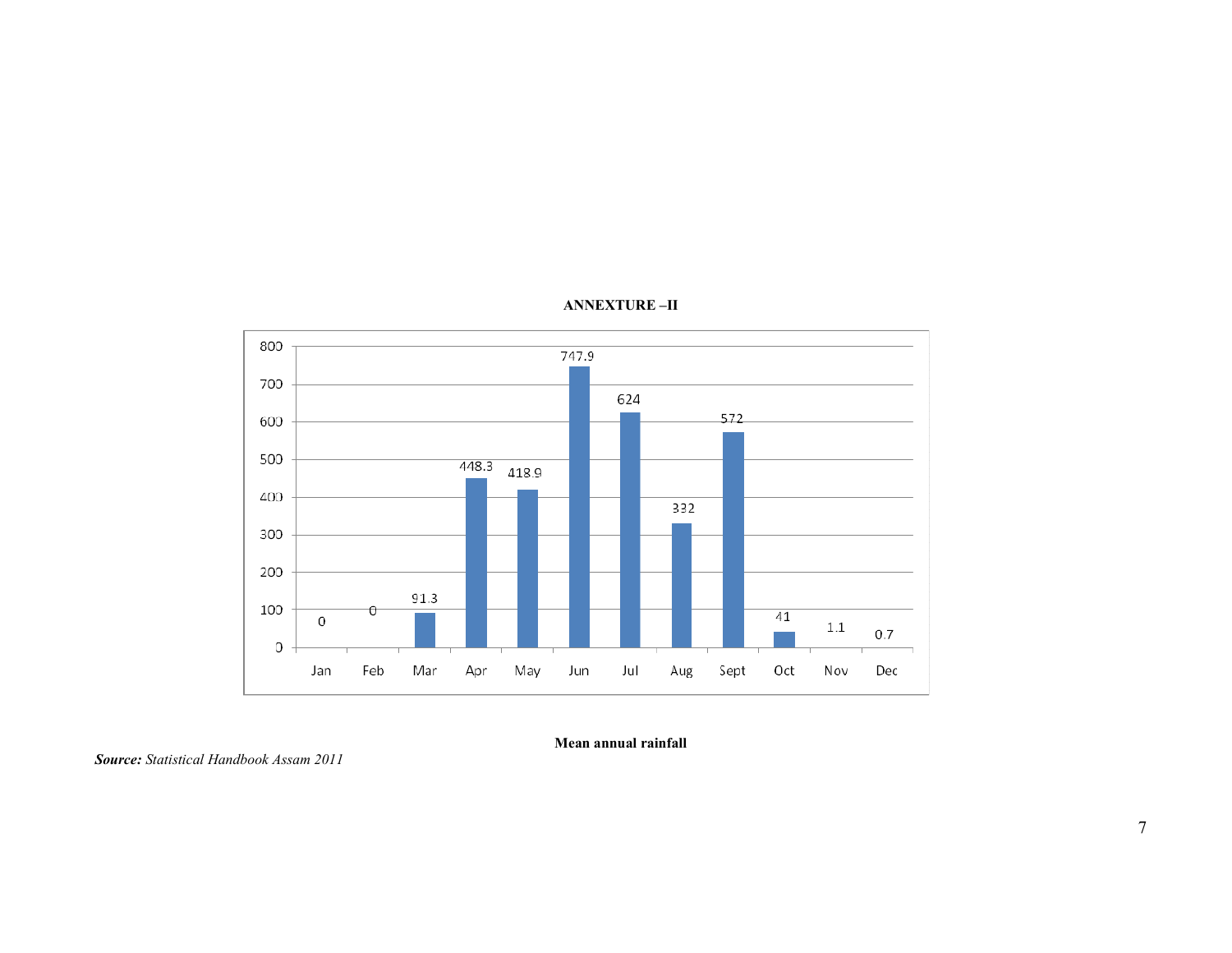2.0 Strategies for weather related contingencies 2.1 Drought 2.1.1 Rain fed situation

| <b>Condition</b>                        |                                   |                                                                                                                                          |                                                                                                      | <b>Suggested Contingency measures</b>                                            |                                                                           |
|-----------------------------------------|-----------------------------------|------------------------------------------------------------------------------------------------------------------------------------------|------------------------------------------------------------------------------------------------------|----------------------------------------------------------------------------------|---------------------------------------------------------------------------|
| Early season drought<br>(delayed onset) | <b>Major Farming</b><br>situation | Crop/ cropping system                                                                                                                    | Change in crop/<br>cropping system                                                                   | <b>Agronomic measures</b>                                                        | Remarks on<br>Implementation                                              |
| Delay by 2 weeks<br>$3rd$ week of June  | Upland                            | Kharif Blackgram/<br>Sesame/<br>Greengram/Cowpea/<br>Fodder crops like Hybrid<br>Napier, Teosinte, Maize                                 | No change                                                                                            | Normal sowing of Sesame,<br>Greengram, Blackgram and<br>fodder crop can be done  | 1. Seed drills under<br><b>RKVY</b><br>2. Supply of seeds<br>through NFSM |
|                                         |                                   | Snake gourd/Okra/Water<br>melon/Bottle gourd/Bitter<br>gourd                                                                             | Water melon/Bottle<br>gourd/bitter gourd                                                             | Increase the spacing,<br>Thinning and mulching                                   |                                                                           |
|                                         | Medium land                       | Sali rice/ Sesame/<br>Kharif Blackgram/<br>Greengram/fodder crops/<br>Sali rice-Potato/<br>Sali rice-Rabi vegetables/<br>Sali rice-Toria | No change<br>Rice varieties like<br>Bahadur, Ranjit Kushal,<br>Moniram Mahsuri etc.<br>can be choose | Normal sowing of the Sali<br>rice varieties as well as other<br>crop can be done |                                                                           |

| Condition                 |               |                           | Suggested<br>Contingency measures |                           |                |  |
|---------------------------|---------------|---------------------------|-----------------------------------|---------------------------|----------------|--|
| ' season drought<br>Larlv | Major Farming | rop/<br>/ cropping system | ⌒"<br>Change in $\mathbf{crop}/$  | <b>Agronomic measures</b> | Remarks on     |  |
| (delayed onset)           | situation     |                           | cropping system                   |                           | Implementation |  |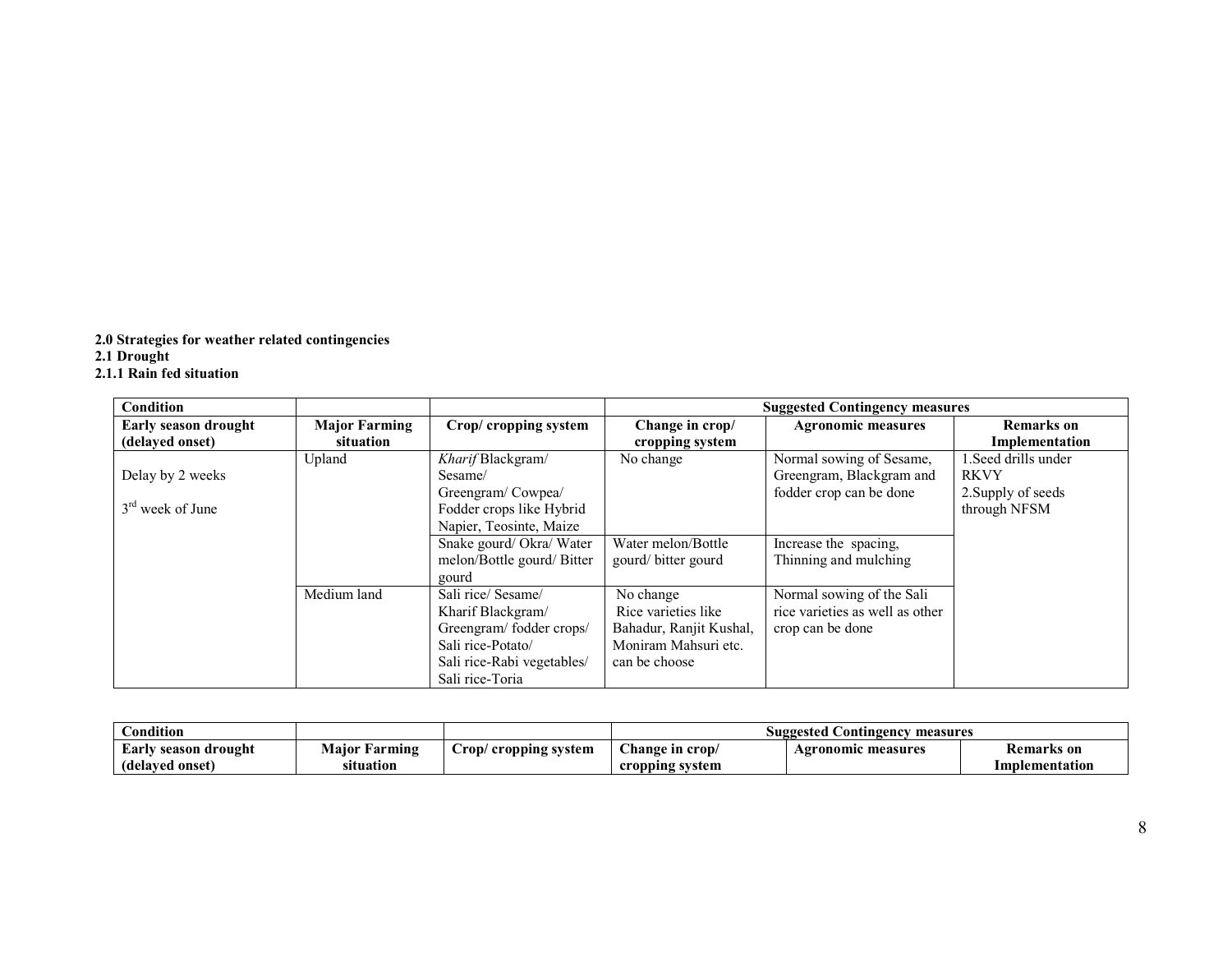| Delay by 4 weeks   | Upland      | Sesame/Kharif Black<br>gram/Greengram/               | Teosinte/Dinanath                                                           | Black gram and green<br>gram can be sown up to                                  | 1. Seed drills under<br><b>RKVY</b> |
|--------------------|-------------|------------------------------------------------------|-----------------------------------------------------------------------------|---------------------------------------------------------------------------------|-------------------------------------|
|                    |             | Teosinte/Dinanath                                    |                                                                             | mid September.                                                                  | 2. Supply of seeds                  |
| $1st$ week of July |             |                                                      |                                                                             | Thinning to maintain plant<br>population.                                       | through NFSM                        |
|                    |             | Snake gourd/                                         | Watermelon/Bottle gourd/                                                    | Mulching practices,                                                             |                                     |
|                    |             | Watermelon/Bottle<br>gourd/Okra                      | Okra/ Bitter gourd                                                          | All are grown up to July                                                        |                                     |
|                    | Medium land | Sali rice/ Sesame/<br>Kharif Blackgram/<br>Greengram | Change of Sali rice<br>variety like Satyaranjan,<br>Basundhara, IR-36, Joya | For the Sali varieties,<br>sowing can be done up to<br>mid or last part of July |                                     |
|                    |             |                                                      | can be sown.                                                                |                                                                                 |                                     |

| Condition                   |                      |                          |                              | <b>Suggested Contingency measures</b> |                      |
|-----------------------------|----------------------|--------------------------|------------------------------|---------------------------------------|----------------------|
| <b>Early season drought</b> | <b>Major Farming</b> | Crop/ cropping system    | Change in crop/              | <b>Agronomic measures</b>             | <b>Remarks</b> on    |
| (delayed onset)             | situation            |                          | cropping system              |                                       | Implementation       |
|                             | Upland               | Sesame/Kharif black      | Sesame                       | Application of organic                | 1. Seed drills under |
| Delay by 6 weeks            |                      | gram/ Greengram          |                              | mannure                               | <b>RKVY</b>          |
|                             |                      |                          |                              | Application of potassic               | 2. Supply of seeds   |
| $3rd$ week of July          |                      |                          |                              | fertilizers                           | through NFSM         |
|                             |                      |                          |                              | Normal sowing of sesame               |                      |
|                             |                      |                          |                              | can be done                           |                      |
|                             |                      |                          |                              | Increase the seed rate                |                      |
|                             |                      |                          |                              | Mulching with waste                   |                      |
|                             |                      |                          |                              | material                              |                      |
|                             |                      | Snake gourd/             | Dolichos bean/               | Supplemental irrigation,              |                      |
|                             |                      | Watermelon/Bottle        | Watermelon/Bottle            | mulching, ridging                     |                      |
|                             |                      | gourd/Okra               | gourd/Okra                   |                                       |                      |
|                             | Medium land          | Sali rice/Sesame/ Kharif | Sali rice variety like Jaya, |                                       |                      |
|                             |                      | Blackgram/ Greengram     | IR-36 and also               |                                       |                      |
|                             |                      |                          | medium duration              |                                       |                      |
|                             |                      |                          | variety Satyaranjan          |                                       |                      |
|                             |                      | Sali rice-Boro rice      | and Basundhara               |                                       |                      |
|                             |                      |                          | Late Sali variety like       |                                       |                      |
|                             |                      |                          | Monahar Sali, Andrew         |                                       |                      |
|                             |                      |                          | Sali, Salpona,               |                                       |                      |
|                             |                      |                          | Prasadbhog etc can be        |                                       |                      |
|                             |                      |                          | chosen                       |                                       |                      |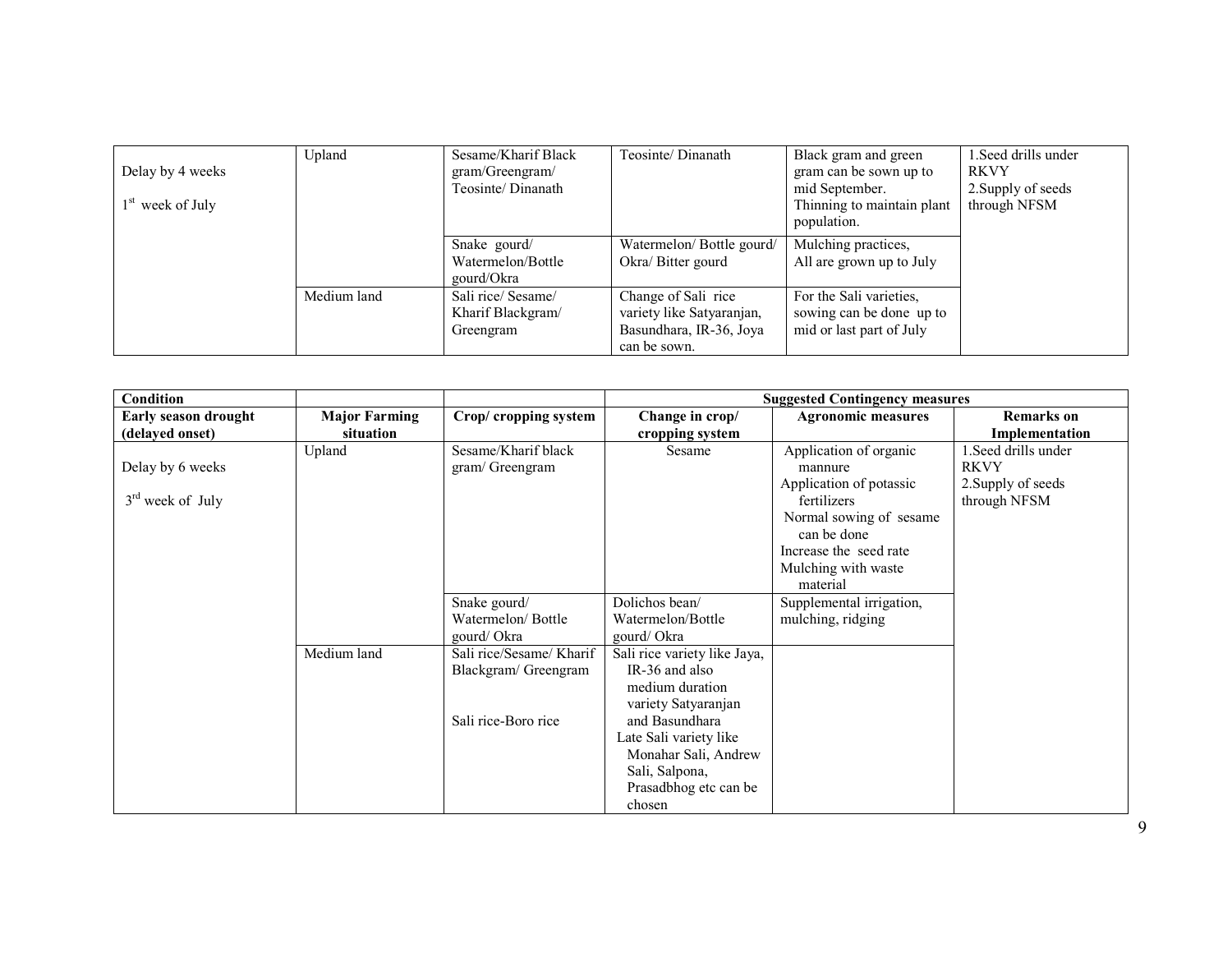|  | Boro rice like Eri-9, Eri-<br>28, Eri-30, Joymoti, |  |
|--|----------------------------------------------------|--|
|  | Kanaklata can be                                   |  |
|  | chosen                                             |  |

| <b>Condition</b>               |                      |                               |                       | <b>Suggested Contingency measures</b> |                     |
|--------------------------------|----------------------|-------------------------------|-----------------------|---------------------------------------|---------------------|
| Early season drought           | <b>Major Farming</b> | Crop/ cropping system         | Change in crop/       | <b>Agronomic measures</b>             | <b>Remarks</b> on   |
| (delayed onset)                | situation            |                               | cropping system       |                                       | Implementation      |
| Delay by 8 weeks               | Upland               | Sesame/ Kharif Greengram/     | Sesame                | Normal sowing of sesame               | 1.Seed drills under |
|                                |                      | Blackgram                     |                       | can be done,                          | <b>RKVY</b>         |
| 1 <sup>st</sup> week of August |                      |                               |                       | Apply sufficient organic              | 2. Supply of seeds  |
|                                |                      |                               |                       | matter and green                      | through NFSM        |
|                                |                      |                               |                       | manure,                               |                     |
|                                |                      |                               |                       | Increase the seed rate                |                     |
|                                |                      |                               |                       | Maintain optimum plant                |                     |
|                                |                      |                               |                       | population                            |                     |
|                                |                      | Okra/Snakegourd/Water melon/  | Dolichos bean         | Mulching with waste                   |                     |
|                                |                      | Bitter gourd/Bottlegourd      |                       | material,                             |                     |
|                                |                      |                               |                       | Supplemental irrgation                |                     |
|                                | Medium land          | Sali ice/ Sesame/Kharif       | Rice                  | 1. Direct seeding of                  |                     |
|                                |                      | Greengram/Blackgram           | Rabi Crop planning:   | germinated seeds of short             |                     |
|                                |                      |                               | Toria variety TS-36,  | duration rice varieties               |                     |
|                                |                      | Boro rice-Jute (as seed crop) | <b>TS-38</b>          | such                                  |                     |
|                                |                      |                               | Potato variety Kufri  | as Luit, Kapili and                   |                     |
|                                |                      |                               | Jyoti, Kufri Pokhraj  | Disang in                             |                     |
|                                |                      |                               | can be selected       | puddle field.                         |                     |
|                                |                      |                               | Boro Rice (Joymati,   | 2. Transplanting of aged              |                     |
|                                |                      |                               | Kanaklata, IRRI-8,    | seedlings of long duration            |                     |
|                                |                      |                               | IRRI-28, IRRI-29)     | rice varieties suitable for           |                     |
|                                |                      |                               | Jute variety Tarun or | delayed planting such as              |                     |
|                                |                      |                               | Nabin                 | Prafulla and Gitesh.                  |                     |
|                                |                      | Okra/Snakegourd/Watermelon/   | No change             | Supplemental irrigation               | $\blacksquare$      |
|                                |                      | Bottlegourd/Bitter gourd      |                       |                                       |                     |

| Condition                             |                      |                         | <b>Suggested Contingency</b><br>measures |                            |                   |  |
|---------------------------------------|----------------------|-------------------------|------------------------------------------|----------------------------|-------------------|--|
| Early<br><i><b>season drought</b></i> | <b>Maior Farming</b> | rop/<br>cropping system | rop management                           | Soil nutrient and moisture | <b>Remarks</b> on |  |
| <b>Normal onset)</b>                  | situation            |                         |                                          | conservation measures      | Implementation    |  |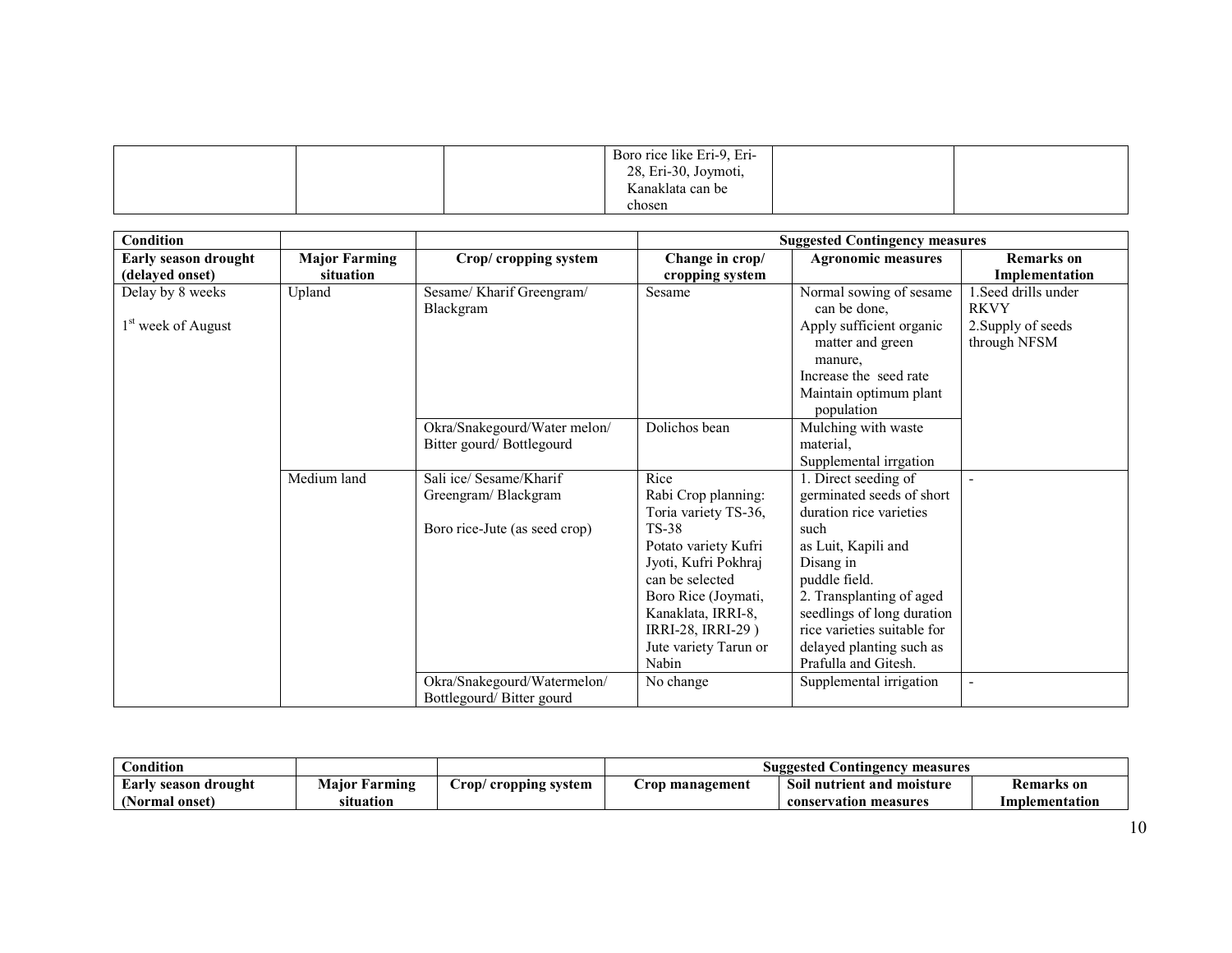| Normal onset followed by    | Upland      | Sesame/Kharif            | Light irrigation if      | Water harvesting,          | 1. Seed drills under |
|-----------------------------|-------------|--------------------------|--------------------------|----------------------------|----------------------|
| 15-20 days dry spell after  |             | Blackgram/ Green gram    | available after weeding  | Thinning operation,        | <b>RKVY</b>          |
| sowing leading to poor      |             | Kharif fodder crop       | and Thinning             | Mulching practices,        | 2. Supply of seeds   |
| germination/crop stand etc. |             |                          |                          | Organic matter application | through NFSM         |
|                             |             |                          |                          | and fertilization          |                      |
|                             |             | Snake gourd/Bottle       |                          | Irrigation, Moisture       |                      |
|                             |             | gourd/Bitter gourd,      |                          | conservation by mulching,  |                      |
|                             |             | okra/Guava               |                          | ridging                    |                      |
|                             | Medium land | Sali rice/Sesame, Kharif | Sprinkle water in the    | Weeding, Thinning,         |                      |
|                             |             | Blackgram/ and           | nursery bed of rice,     | Mulching.                  |                      |
|                             |             | Greengram                | Application of potash in | Balanced fertilization.    |                      |
|                             |             |                          | the bed.                 | Application of sufficient  |                      |
|                             |             |                          | Normal sowing of Sesame  | amount of organic          |                      |
|                             |             |                          | and pulse crops can be   | manures                    |                      |
|                             |             |                          | done                     |                            |                      |

| Condition                                                                                        |                                   |                                                                                                   |                                                                                                                            | <b>Suggested Contingency measures</b>                                                                                                                                                                                                                                                                                    |                                                                           |
|--------------------------------------------------------------------------------------------------|-----------------------------------|---------------------------------------------------------------------------------------------------|----------------------------------------------------------------------------------------------------------------------------|--------------------------------------------------------------------------------------------------------------------------------------------------------------------------------------------------------------------------------------------------------------------------------------------------------------------------|---------------------------------------------------------------------------|
| Mid season drought<br>(long dry spell,<br>consecutive 2 weeks<br>rainless $(>2.5$ mm)<br>period) | <b>Major Farming</b><br>situation | Crop/cropping<br>system                                                                           | Crop management                                                                                                            | Soil nutrient and moisture<br>conservation measures                                                                                                                                                                                                                                                                      | <b>Remarks</b> on<br>Implementation                                       |
| At vegetative stage                                                                              | Upland                            | Sesame/Kharif<br>Blackgram/<br>Greengram/Fodder<br>crop<br>Snake gourd/Bottle<br>gourd/Okra/Guava | Thinning,<br>Light irrigation if available<br>Wider spacing                                                                | Weeding, Mulching,<br>Application<br>of<br>sufficient<br>amount of organic manures<br>before sowing and balanced<br>fertilization<br>Supplemental<br>Weeding,<br>irrigation<br>sufficient<br>Application<br>of<br>amount of organic manures<br>time of<br>the<br>land<br>at<br>preparation.<br>Mulching at the root zone | 1. Seed drills under<br><b>RKVY</b><br>2. Supply of seeds<br>through NFSM |
|                                                                                                  | Medium land                       | Sali rice/ Sesame/<br>Kharif Blackgram                                                            | Proper Bunding in rice field,<br>Spraying Potassic fertilizer,<br>Avoid top- dressing of urea in rice<br>field<br>Thinning | Weeding, mulching                                                                                                                                                                                                                                                                                                        |                                                                           |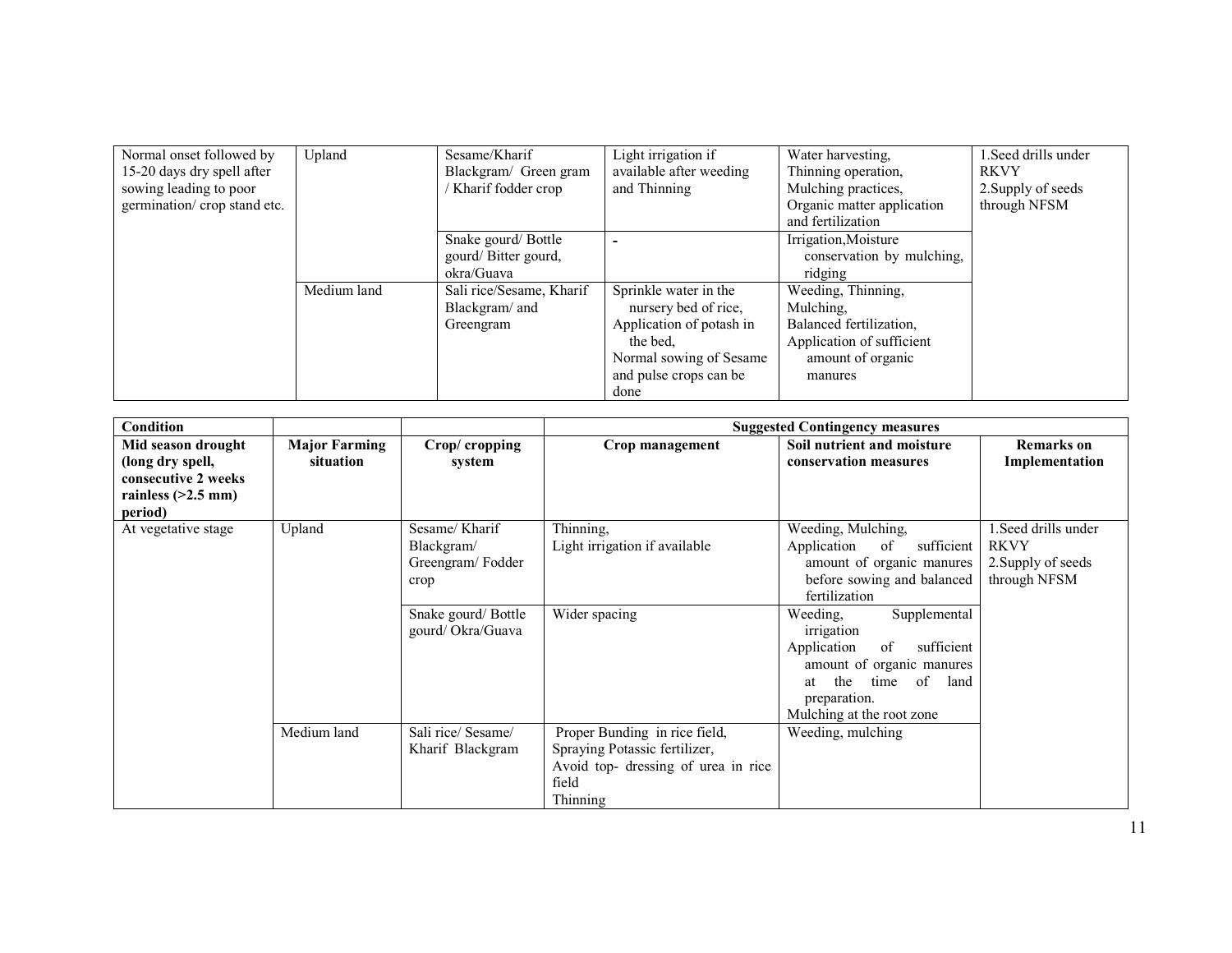| <b>Condition</b>         |                      |                          |                                | <b>Suggested Contingency measures</b> |                     |
|--------------------------|----------------------|--------------------------|--------------------------------|---------------------------------------|---------------------|
| Mid season drought       | <b>Major Farming</b> | Crop/ cropping system    | Crop management                | Soil nutrient and moisture            | <b>Remarks</b> on   |
| (long dry spell, period) | situation            |                          |                                | conservation measures                 | Implementation      |
| At reproductive stage    | Upland               | Sesame/ Kharif Black     |                                | Mulching with crop residues           | l.Seed drills under |
|                          |                      | gram/ Green gram         |                                |                                       | <b>RKVY</b>         |
|                          |                      | Snake gourd/Bottle       |                                | Ridging, mulching                     | 2. Supply of seeds  |
|                          |                      | gourd/Bitter gourd/Okra  |                                |                                       | through NFSM        |
|                          | Medium land          | Sali Rice/Sesame/ Kharif | Proper bunding in rice fields, | Mulching with crop residues           |                     |
|                          |                      | Blackgram/               | Spray of anti-transpirants     |                                       |                     |
|                          |                      | Greengram                |                                |                                       |                     |

| <b>Condition</b>    |                                   |                                                                                                   |                                    |                                                                      | <b>Suggested Contingency measures</b>                                                                                                                                                           |                                                                           |
|---------------------|-----------------------------------|---------------------------------------------------------------------------------------------------|------------------------------------|----------------------------------------------------------------------|-------------------------------------------------------------------------------------------------------------------------------------------------------------------------------------------------|---------------------------------------------------------------------------|
| Terminal<br>drought | <b>Major Farming</b><br>situation | Crop/ cropping system                                                                             | Change in crop/<br>cropping system | <b>Crop Management</b>                                               | Rabi crop planning                                                                                                                                                                              | <b>Remarks</b> on<br>Implementation                                       |
|                     | Upland                            | Blackgram/Greengram/                                                                              | No change                          | Timely sowing can be<br>done with one light<br>pre-sowing irrigation | 1. Toria and Niger can be<br>sown up to Mid<br>November<br>2. Buckwheat can be<br>sown up to first<br>December<br>3. Lentil and Buckwheat<br>can be grown in moisture<br>stress situation also. | 1. Seed drills under<br><b>RKVY</b><br>2. Supply of seeds<br>through NFSM |
|                     |                                   | Brinjal/Onion/Garlic                                                                              |                                    |                                                                      | Timely sowing of rabi<br>crops, providing one pre-<br>sowing irrigation                                                                                                                         |                                                                           |
|                     | Medium land                       | Sali rice/Blackgram/<br>Greengram-Toria/Niger<br>Sali rice-Boro rice<br>Sali rice-Rabi vegetables |                                    | Boro rice is cultivated<br>with Irrigation facility                  | 1. Toria and Niger can be<br>sown up to Mid<br>November<br>2. Buckwheat can be<br>sown up to first<br>December<br>3. Boro rice seed is sown<br>in nursery in<br>November/December               |                                                                           |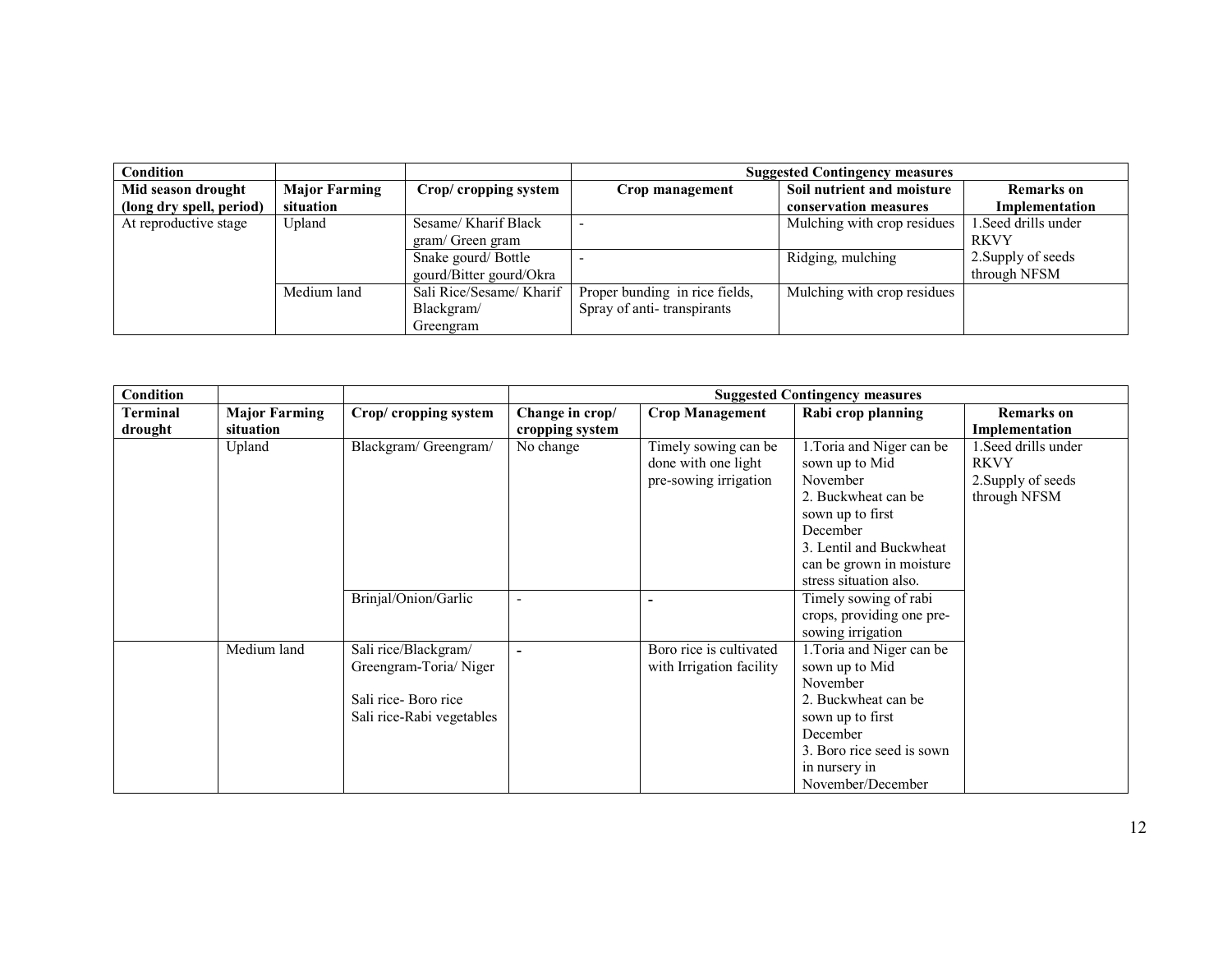## 2.1.2 Irrigated situation

| Condition           |                      |                       |                          | <b>Suggested Contingency measures</b> |                   |
|---------------------|----------------------|-----------------------|--------------------------|---------------------------------------|-------------------|
|                     | <b>Major Farming</b> | Crop/ cropping system | Change in crop/ cropping | <b>Agronomic measures</b>             | <b>Remarks</b> on |
|                     | situation            |                       | system                   |                                       | Implementation    |
| Delayed/limited     |                      |                       | Not applicable           |                                       |                   |
| release of water in |                      |                       |                          |                                       |                   |
| canals due to low   |                      |                       |                          |                                       |                   |
| rainfall            |                      |                       |                          |                                       |                   |

| <b>Condition</b>     |                      |               |                          | <b>Suggested Contingency measures</b> |                |
|----------------------|----------------------|---------------|--------------------------|---------------------------------------|----------------|
|                      | <b>Major Farming</b> | Crop/cropping | Change in crop/ cropping | <b>Agronomic measures</b>             | Remarks on     |
|                      | situation            | system        | svstem                   |                                       | Implementation |
| Non release of water |                      |               | Not applicable           |                                       |                |
| in canals under      |                      |               |                          |                                       |                |
| delayed onset of     |                      |               |                          |                                       |                |
| monsoon in           |                      |               |                          |                                       |                |
| catchments           |                      |               |                          |                                       |                |

#### 2.1.2 Irrigated situation

| Condition                                                                        |                                   |                                                                                                                                    |                                                                                                            | <b>Suggested Contingency measures</b>                       |                                                                                |
|----------------------------------------------------------------------------------|-----------------------------------|------------------------------------------------------------------------------------------------------------------------------------|------------------------------------------------------------------------------------------------------------|-------------------------------------------------------------|--------------------------------------------------------------------------------|
| Lack of inflows into<br>tanks due to<br>insufficient/delayed<br>onset of monsoon | <b>Major Farming</b><br>situation | Crop/cropping<br>system                                                                                                            | Change in crop/ cropping<br>system                                                                         | <b>Agronomic measures</b>                                   | <b>Remarks</b> on<br>Implementation                                            |
|                                                                                  | Medium land                       | Sali rice/<br>Boro rice/Toria/<br>Potato/Jute/<br>Wheat/Lentil/ Pea/<br>Niger/Buckwheat<br>Cropping system:<br>Sali rice-Boro rice | Niger/Buckwheat/Toria/Lentil<br>Cropping system:<br>Sali rice-Toria<br>Sali rice-Niger<br>Sali rice-Lentil | Organic manure<br>application,<br>Thinning,<br>Weeding,     | l.Seed drills<br>under<br><b>RKVY</b><br>2. Supply of<br>seeds<br>through NFSM |
|                                                                                  |                                   | Water melon,<br>Bittergourd, Bottle<br>gourd                                                                                       | No change                                                                                                  | Organic matter<br>incorporation,<br>Supplemental irrigation |                                                                                |

| л. | ondition | measures<br>.suøc<br>.ontingenc<br>$-11$ |
|----|----------|------------------------------------------|
|    |          |                                          |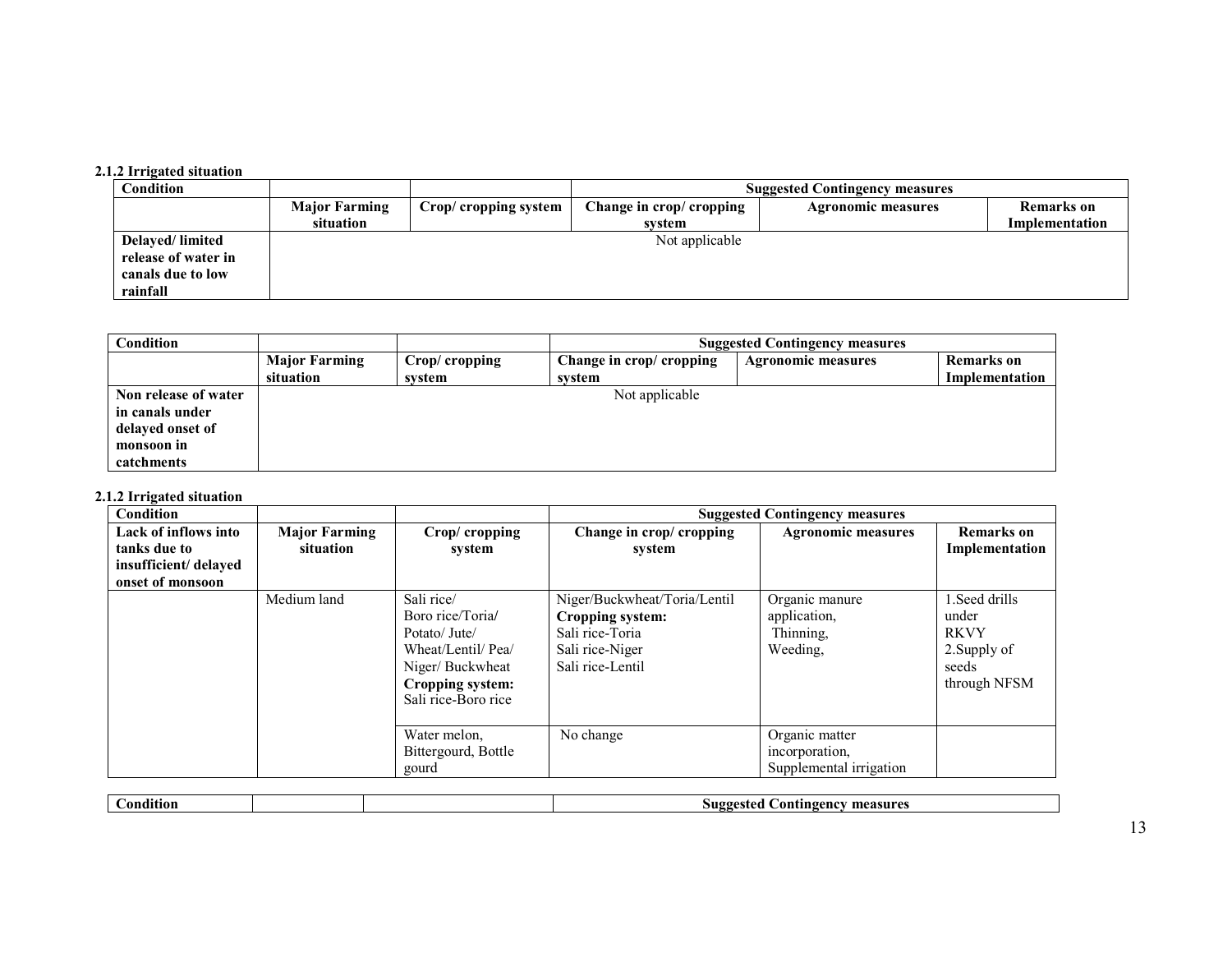| <b>Insufficient ground</b> | Major       | Crop/ cropping system    | Change in crop/ cropping system | <b>Agronomic measures</b> | <b>Remarks</b> on |
|----------------------------|-------------|--------------------------|---------------------------------|---------------------------|-------------------|
| water recharge due         | Farming     |                          |                                 |                           | Implementation    |
| to low rainfall            | situation   |                          |                                 |                           |                   |
|                            | Medium land | Sali rice/Boro rice/     | Niger/Buckwheat/Toria/Lentil    | SRI in Boro rice.         | 1. Seed drills    |
|                            |             | Jute/Toria/Wheat/Lentil/ | Linseed                         | Micro irrigation.         | under             |
|                            |             | Pea/Potato/ Blackgram    |                                 | Life saving irrigation,   | <b>RKVY</b>       |
|                            |             |                          |                                 | Thinning and weeding      | 2. Supply of      |
|                            |             | Cropping system:         | Cropping system:                |                           | seeds             |
|                            |             | Sali rice-Boro rice      | Kharif oilseed-rabi crops       |                           | through NFSM      |
|                            |             | Sali rice-rabi crops     | Jute-rabi crops                 |                           |                   |

# 2.2 Unusual rains (untimely, un seasonal etc.) (For both rainfed and irrigated situations)

| <b>Condition</b>                                     |                                                 | <b>Suggested contingency measures</b>                                      |                                                |                                                                             |
|------------------------------------------------------|-------------------------------------------------|----------------------------------------------------------------------------|------------------------------------------------|-----------------------------------------------------------------------------|
| Continuous high rainfall                             | Vegetative stage                                | Flowering stage                                                            | Crop maturity stage                            | Post harvest                                                                |
| in a short span leading to                           |                                                 |                                                                            |                                                |                                                                             |
| water logging                                        |                                                 |                                                                            |                                                |                                                                             |
| Rice                                                 | Top dress with urea when water<br>level recedes |                                                                            | Cut bunds if possible                          | 1. Drying of seed up to<br>optimum moisture                                 |
| Sesame                                               | Make provision for Surface<br>drainage          | Make provision for Surface<br>drainage                                     | Make provision for Surface<br>drainage         | level before storage<br>2. Seed treatment against                           |
| Blackgram                                            | Make provision for Surface<br>drainage          | Make provision for Surface<br>drainage                                     | Make provision for Surface<br>drainage         | storage pest                                                                |
| <b>Horticulture</b>                                  |                                                 |                                                                            |                                                |                                                                             |
| Okra                                                 | Surface Drainage                                | Hormone application (prevent<br>flower drop)                               | Surface Drainage                               | Keep the produce at dry<br>place                                            |
| Water melon                                          | Surface Drainage                                | Surface Drainage, spray nutrient<br>and chemical to prevent flower<br>drop | Surface Drainage                               | Keep the produce at dry<br>place,<br>Cold storage                           |
| Bottle gourd                                         | Surface drainage                                | Hormone application (prevent)<br>flower drop)                              | Surface Drainage                               | Harvest before rain,<br>Keep the produce at drier<br>place,<br>Cold storage |
| Papaya, Guava, Litchi,                               | Surface drainage,                               | Surface drainage,                                                          | Early harvest if possible,                     | Post harvest treatment,                                                     |
| Bitter gourd, Blackberry                             | Earthing up                                     | Earthing up                                                                | Surface Drainage                               | Cold storage                                                                |
| Tomato                                               | Surface drainage                                | Surface drainage                                                           | Early Harvest if possible,<br>Surface Drainage | Cold storage                                                                |
| Heavy rainfall with high speed winds in a short span |                                                 |                                                                            |                                                |                                                                             |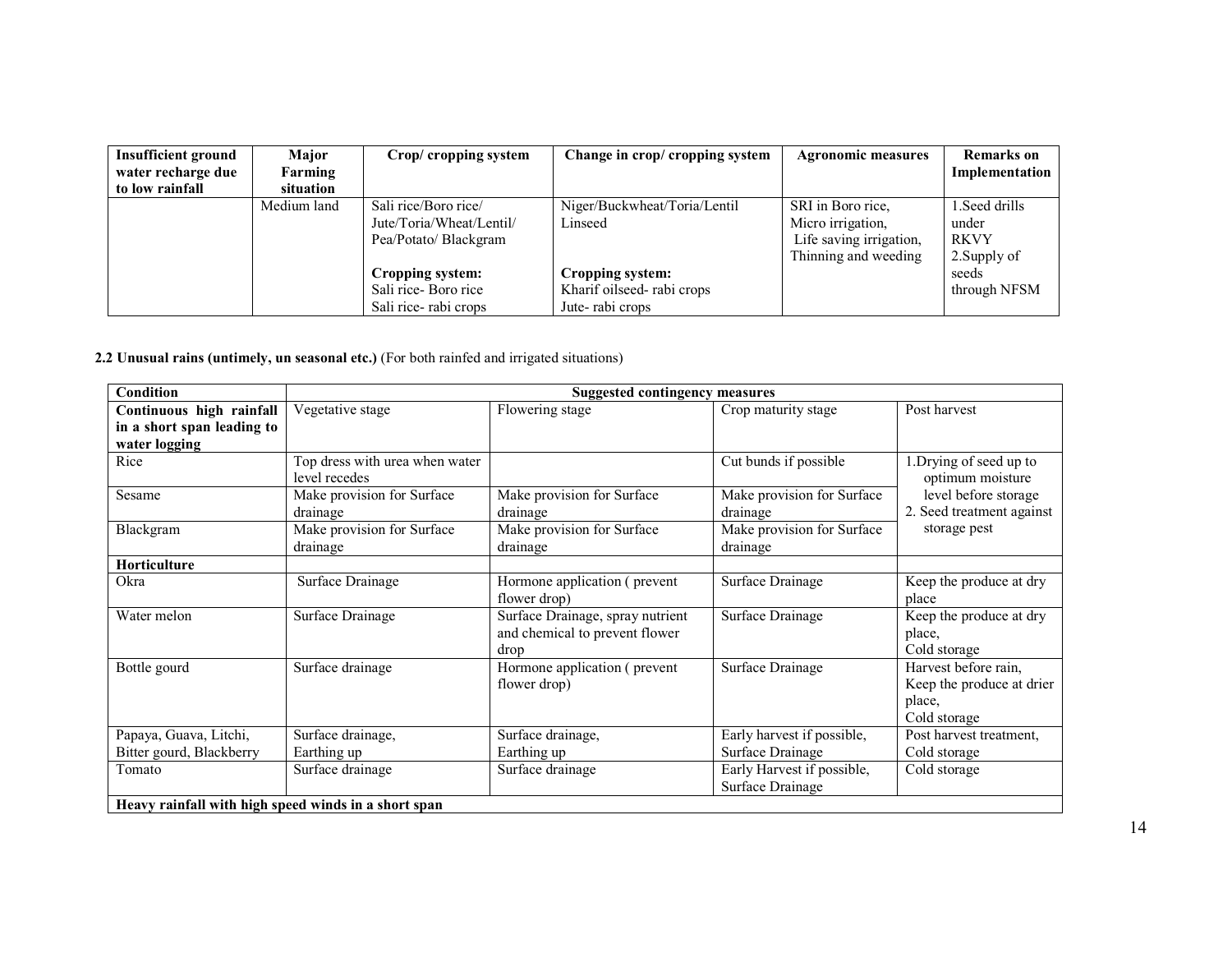| Rice                  | Water submergence Sali variety |                                | Cut bunds for drainage | Harvest                    |
|-----------------------|--------------------------------|--------------------------------|------------------------|----------------------------|
|                       | should be selected             |                                |                        |                            |
|                       |                                |                                |                        | the crop before rain if    |
|                       |                                |                                |                        | possible,                  |
|                       |                                |                                |                        | Dry the seeds up to        |
|                       |                                |                                |                        | optimum moisture level,    |
|                       |                                |                                |                        | Seed treatment             |
| Sesame/Blackgram      | Provide drainage               | Provide drainage               | Provide drainage       |                            |
| <b>Horticulture</b>   |                                |                                |                        |                            |
| Water melon           | Make provision for furrow for  | Nutrient and spray chemical to | Provide drainage       | Keep the produce at dry    |
|                       | drainage,                      | prevent flower drop            |                        | place, Cold storage        |
| Okra                  | Provide drainage               | Nutrient and spray chemical to | Provide drainage       | Remove excess moisture     |
|                       |                                | prevent flower drop            |                        | from fruit, Harvest before |
|                       |                                |                                |                        | rain.                      |
|                       |                                |                                |                        | Keep the produce at dry    |
|                       |                                |                                |                        | place                      |
| Tomato                | Provide drainage               | Provide drainage               | Provide drainage       | Cold storage               |
| Bottle gourd          | Provide drainage               | Nutrient and spray chemical to | Provide drainage       | Cold storage               |
|                       |                                | prevent flower drop            |                        |                            |
| Assam lemon, Banana,  | Provide drainage, Earthing up  | Provide drainage, Nutrient and | Provide drainage       | Cold storage,              |
| Bitter gourd, Litchi, |                                | spray chemical to prevent      |                        | Keep in Polythene bags     |
| Guava                 |                                | flower drop                    |                        |                            |
| Outbreak of pests and |                                |                                |                        |                            |
| due<br>diseases<br>to |                                |                                |                        |                            |
| unseasonal rains      |                                |                                |                        |                            |

# 2.3 Floods

| Condition                        | Suggested contingency measures        |                  |                           |            |  |  |
|----------------------------------|---------------------------------------|------------------|---------------------------|------------|--|--|
| Transient water logging/ partial | Seedling/nursery stage                | Vegetative stage | <b>Reproductive stage</b> | At harvest |  |  |
| inundation                       |                                       |                  |                           |            |  |  |
| Rice                             | Submergence tolerant variety of rice  |                  |                           |            |  |  |
|                                  | should be select, No problem          |                  |                           |            |  |  |
| Sesame/Blackgram                 | Provide drainage                      | Provide drainage | Provide drainage          |            |  |  |
| <b>Horticulture</b>              |                                       |                  |                           |            |  |  |
| Kharif vegetable (Okra, water    | Immediately drain the field otherwise |                  |                           |            |  |  |
| melon, Snake gourd etc.)         | crop will damage                      |                  |                           |            |  |  |
| Assam lemon, Banana, other fruit | Make furrows or trenches for          | Earthing up      | Provide drainage          |            |  |  |
| crops                            | drainage,                             |                  |                           |            |  |  |
|                                  | Earthing up                           |                  |                           |            |  |  |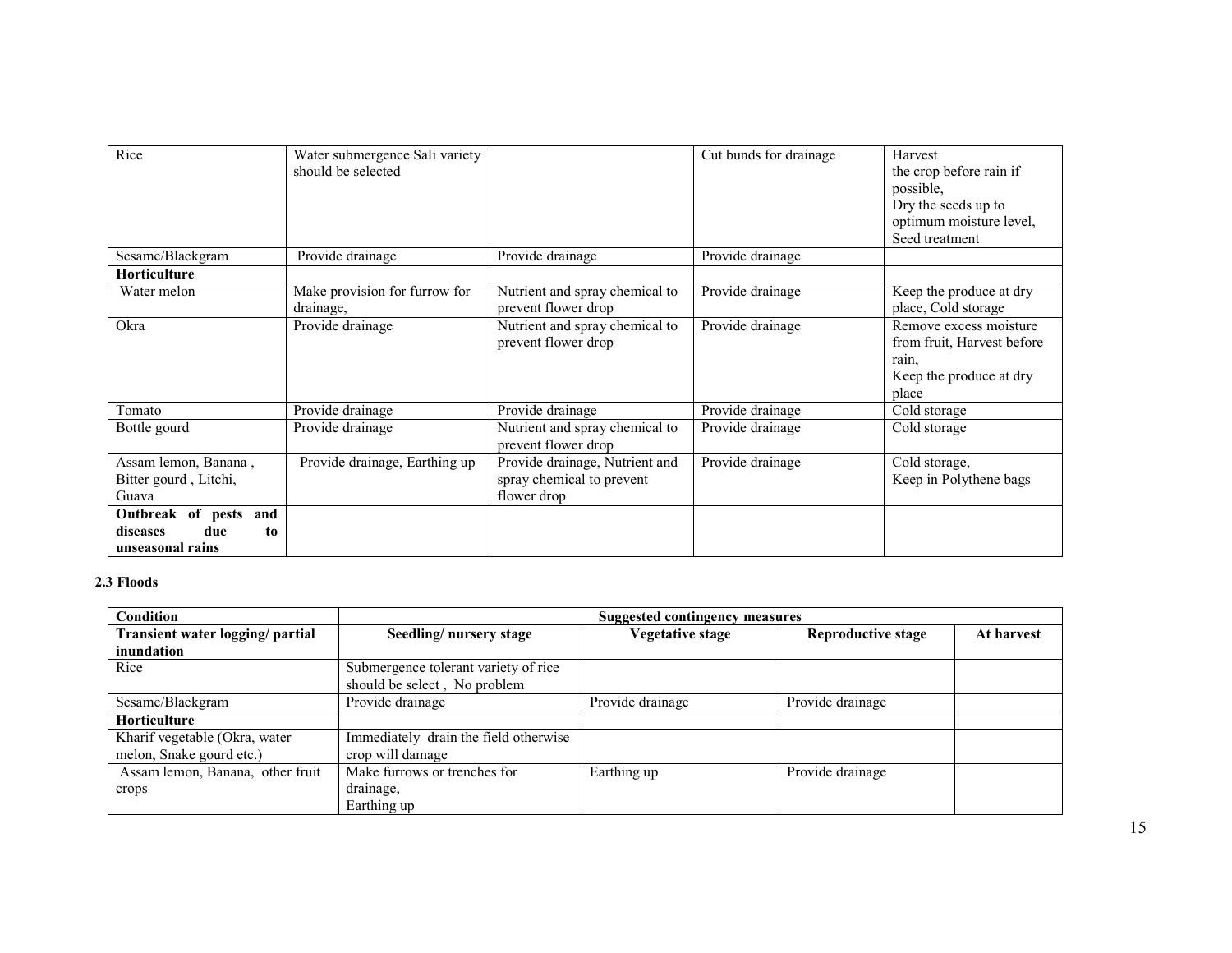| Pineapple                  | Make furrows or trenches for drainage | Provide drainage | Provide drainage             | Keep the<br>produce at dry<br>place |
|----------------------------|---------------------------------------|------------------|------------------------------|-------------------------------------|
| Continuous submergence for |                                       |                  |                              |                                     |
| more than 2 days           |                                       |                  |                              |                                     |
| Rice                       | Submergence tolerant variety of rice  |                  |                              |                                     |
|                            | should be select                      |                  |                              |                                     |
| Sesame/Blackgram           |                                       |                  | Provide better aeration in   |                                     |
|                            |                                       |                  | the root zone of the crop if |                                     |
|                            |                                       |                  | survive                      |                                     |
| <b>Seawater inundation</b> | Not applicable                        |                  |                              |                                     |

#### 2.4 Extreme events: Heat wave/ Cold wave/ Frost/ Hailstorm/ Cyclone

| <b>Extreme event type</b> |                                | <b>Suggested contingency measures</b> |                            |            |  |
|---------------------------|--------------------------------|---------------------------------------|----------------------------|------------|--|
|                           | Seedling/nursery stage         | <b>Vegetative stage</b>               | Reproductive stage         | At harvest |  |
| <b>Heat Wave</b>          |                                | Not applicable                        |                            |            |  |
| Cold wave                 |                                | Not applicable                        |                            |            |  |
| Frost                     |                                | Not applicable                        |                            |            |  |
| <b>Hailstorm</b>          |                                |                                       |                            |            |  |
| Boro rice                 | Selection of lodging resistant | Potash application at 25 and 45       |                            |            |  |
|                           | varieties                      | DAT                                   |                            |            |  |
| <b>Horticulture</b>       |                                |                                       |                            |            |  |
| Banana                    | Provision of nursery shed      | Propping                              | Propping and bunch bagging |            |  |
| Pumpkin                   |                                |                                       | Bagging of fruits          |            |  |
| Mango                     |                                |                                       | Covering of tree by net    |            |  |
| Litchi                    |                                |                                       | Covering of tree by net    |            |  |
| Cyclone                   | Not Applicable                 |                                       |                            |            |  |

#### 2.5 Contingent strategies for Livestock, Poultry & Fisheries

#### 2.5.1 Livestock

|                              | Suggested contingency measures          |                                   |                                        |
|------------------------------|-----------------------------------------|-----------------------------------|----------------------------------------|
|                              | <b>Before the event</b>                 | During the event                  | After the event                        |
| <b>Drought</b>               |                                         |                                   |                                        |
| Feed and fodder availability | Making availability of feed concentrate | . Feeding of feed concentrate and | Cultivation of drought tolerant fodder |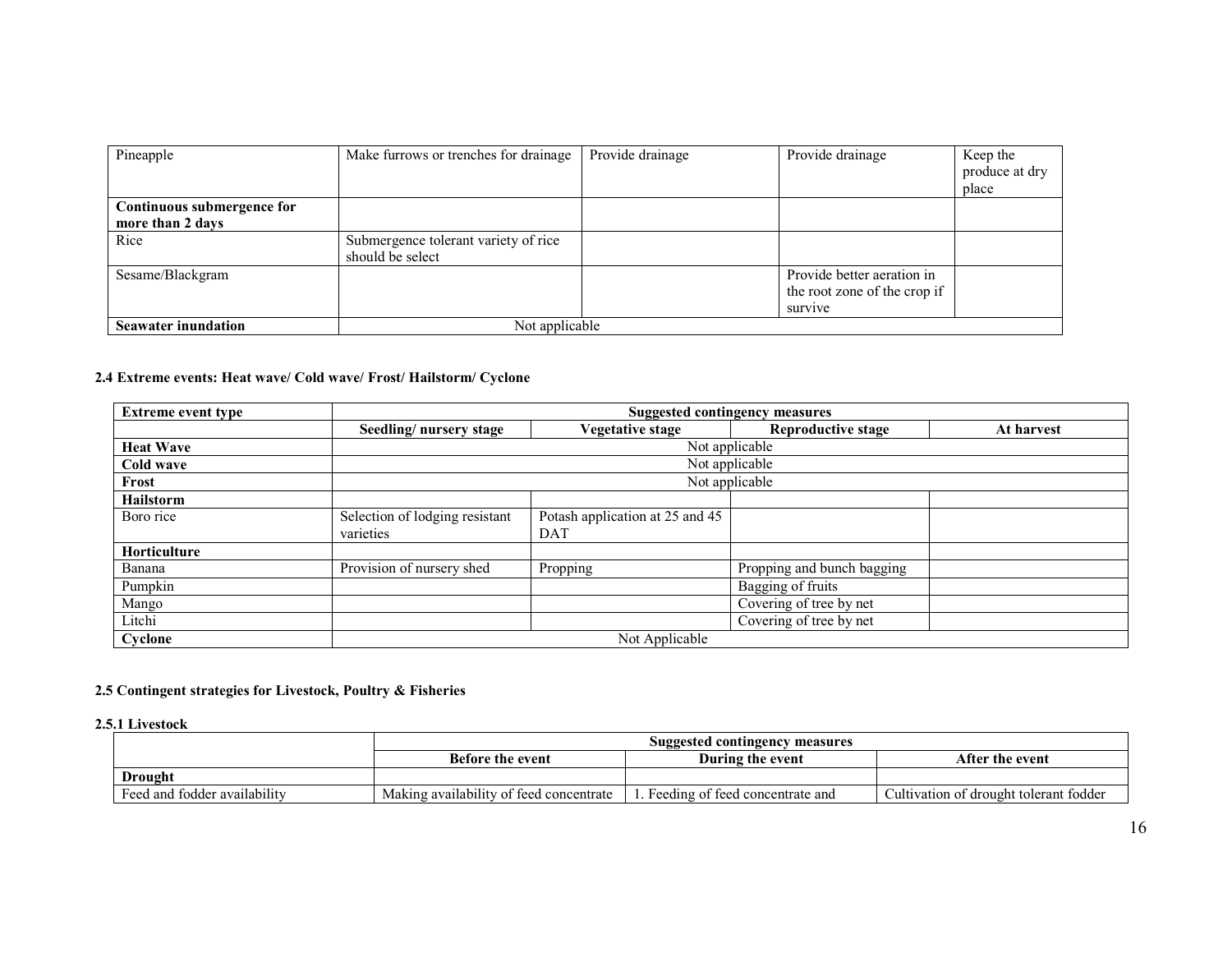| <b>Heat wave and cold wave</b>                | Not applicable                                                                                                                                                   |                                                                                                                                                                                                                                                                                                               |                                                                                                                      |
|-----------------------------------------------|------------------------------------------------------------------------------------------------------------------------------------------------------------------|---------------------------------------------------------------------------------------------------------------------------------------------------------------------------------------------------------------------------------------------------------------------------------------------------------------|----------------------------------------------------------------------------------------------------------------------|
| Cyclone                                       | Not applicable                                                                                                                                                   |                                                                                                                                                                                                                                                                                                               |                                                                                                                      |
| Health and disease management                 | Seasonal vaccination against dreaded<br>viral & bacterial diseases like FMD,<br>HS. BQ. SF. ET etc                                                               | Feeding with vitamin and mineral<br>supplements                                                                                                                                                                                                                                                               | Health check up and treatments,<br>Feeding with vitamin and mineral<br>supplements                                   |
| Drinking water                                | Creation of adequate pure and clean<br>drinking water bodies                                                                                                     | Supply of adequate pure and clean<br>drinking water from existing as well as<br>other sources like river                                                                                                                                                                                                      | Supply of adequate pure and clean<br>drinking water                                                                  |
| <b>Floods</b><br>Feed and fodder availability | Making availability of feed concentrate<br>and cultivation of green grasses like<br>Napier, Para, Gunie, Seteria, Congo<br>Signal etc.in the line of fodder bank | 1. Feeding of feed concentrate and<br>green grasses along with vitamins and<br>mineral supplements<br>2. If grass is not available then supply<br>the leaves of edible tree like Kansan.<br>Subabul jack fruirt etc.<br>3. Preparation of urea treated straw<br>4. Safe and speedy disposal of dead<br>animal | Feeding of concentrated feed and green<br>grasses along with vitamins and mineral<br>supplements                     |
| Health and disease management                 | Seasonal vaccination against dreaded<br>viral & bacterial diseases like FMD,<br>HS. BQ. SF. ET etc                                                               | 1. Health chech up,<br>2. Feeding with vitamin and mineral<br>supplements,<br>3. Safe and speedy disposal of dead<br>animal                                                                                                                                                                                   | Feeding with vitamin and mineral<br>supplements, De-worming and<br>vaccination against                               |
| Drinking water                                | Creation of alternate water bodies for<br>Supply of adequate pure and clean<br>drinking water                                                                    | Subabul, jackfruit etc.<br>3. Preparation of urea treated straw<br>Ensure Supply of adequate pure and<br>clean drinking water from existing and<br>alternate source of water bodies                                                                                                                           | Development of water shed based<br>farming system                                                                    |
|                                               | and cultivation of green grasses like<br>Napier, Para, Guinea, Setaria, Congo<br>Signal etc.                                                                     | green grasses along with vitamins and<br>mineral supplements<br>2. If grass is not available then supply<br>the leaves of edible tree like Kansan,                                                                                                                                                            | crops viz.Congo, Feeding of<br>concentrated feed and green grasses<br>along with vitamins and mineral<br>supplements |

# based on forewarning wherever available<br>2.5<u>.2 Poultry</u>

|                              | Suggested contingency measures        |                                          |                                         |
|------------------------------|---------------------------------------|------------------------------------------|-----------------------------------------|
|                              | <b>Before the event</b>               | During the event                         | After the event                         |
| <b>Drought</b>               |                                       |                                          |                                         |
|                              |                                       |                                          |                                         |
| Feed and fodder availability | . Storing of available of concentrate | Making availability of concentrate feed. | Making availability of concentrate feed |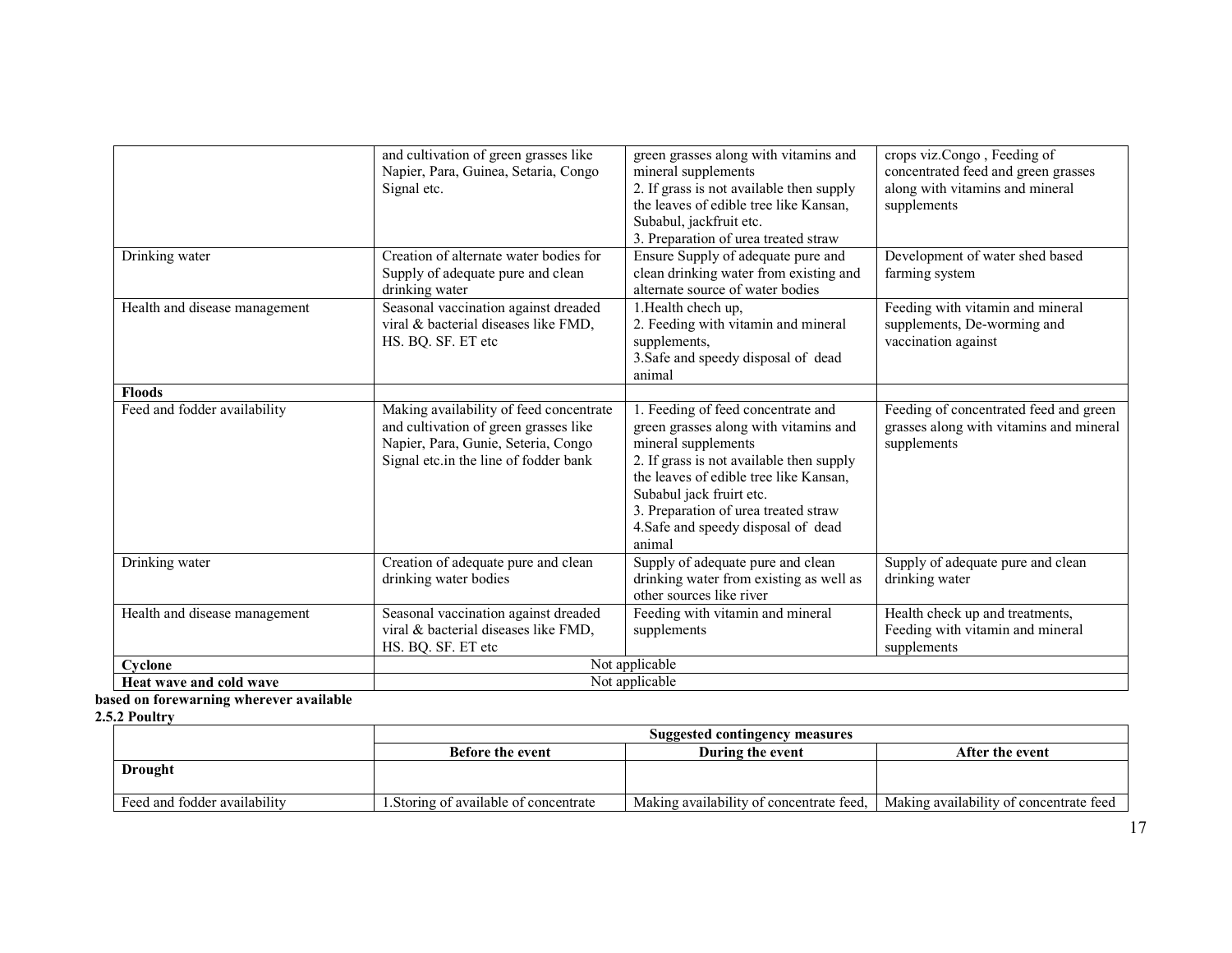|                               | feeds<br>2. Raising low input requiring crops like<br>buckwheat and millet sufficiently | non-conventional feeds and kitchen<br>waste                          | kitchen waste, vitamin and minerals                                                                                             |
|-------------------------------|-----------------------------------------------------------------------------------------|----------------------------------------------------------------------|---------------------------------------------------------------------------------------------------------------------------------|
| Drinking water                | Supply of adequate pure and clean<br>drinking water                                     | Supply of adequate pure and clean<br>drinking water                  | Development of watershed based<br>farming system,<br>Ensure supply of adequate pure and<br>clean drinking water                 |
| Health and disease management | Timely vaccination                                                                      | Feeding of proper ration                                             | In addition to routine vaccination,<br>special vaccination is to be followed.<br>Feeding with vitamin and mineral<br>supplement |
| <b>Floods</b>                 |                                                                                         |                                                                      |                                                                                                                                 |
| Feed and fodder availability  | Making availability of concentrate feed<br>and silage                                   | Making availability of concentrate feed,<br>silage and kitchen waste | Making availability of concentrate feed,<br>silage and kitchen waste, vitamin and<br>minerals                                   |
| Drinking water                | Supply of adequate pure and clean<br>drinking water                                     | Supply of adequate pure and clean<br>drinking water                  | Supply of adequate pure and clean<br>drinking water                                                                             |
| Health and disease management | Timely vaccination                                                                      | Feeding of proper ration                                             | In addition to routine vaccination,<br>special vaccination is to be followed.<br>Feeding with vitamin and mineral<br>supplement |
| Cyclone                       | Not Applicable                                                                          |                                                                      |                                                                                                                                 |
| Heat wave and cold wave       | Not Applicable                                                                          |                                                                      |                                                                                                                                 |

based on forewarning wherever available

### 2.5.3 Fisheries

|                                            | Suggested contingency measures         |                                          |                                          |
|--------------------------------------------|----------------------------------------|------------------------------------------|------------------------------------------|
|                                            | <b>Before the event</b>                | During the event                         | After the event                          |
| <b>Drought</b>                             |                                        |                                          |                                          |
| Shallow water in ponds due to insufficient | Provision of shallow tube well or      | 1. Supply of water to the pond as per    | 1. If partial harvesting is carried out, |
| rains/inflows                              | other facilities at the site or nearby | requirement                              | stock bigger size fish seed to the pond  |
|                                            |                                        | 2. If there is no provision, reduce the  | for remaining period                     |
|                                            |                                        | stock (thinning-out) i.e. partial        | 2. Application of lime and bleaching     |
|                                            |                                        | harvesting as quickly as possible and    | powder for prophylactic measures.        |
|                                            |                                        | provide less food                        | 3. Supply of sufficient food for the     |
|                                            |                                        | 3. Provision of mosquito- nets over the  | fishes to grow.                          |
|                                            |                                        | ponds, if possible, to prevent predation |                                          |
|                                            |                                        | by birds $\&$ other animals              |                                          |
|                                            |                                        | 4. Monitoring of fish health on daily    |                                          |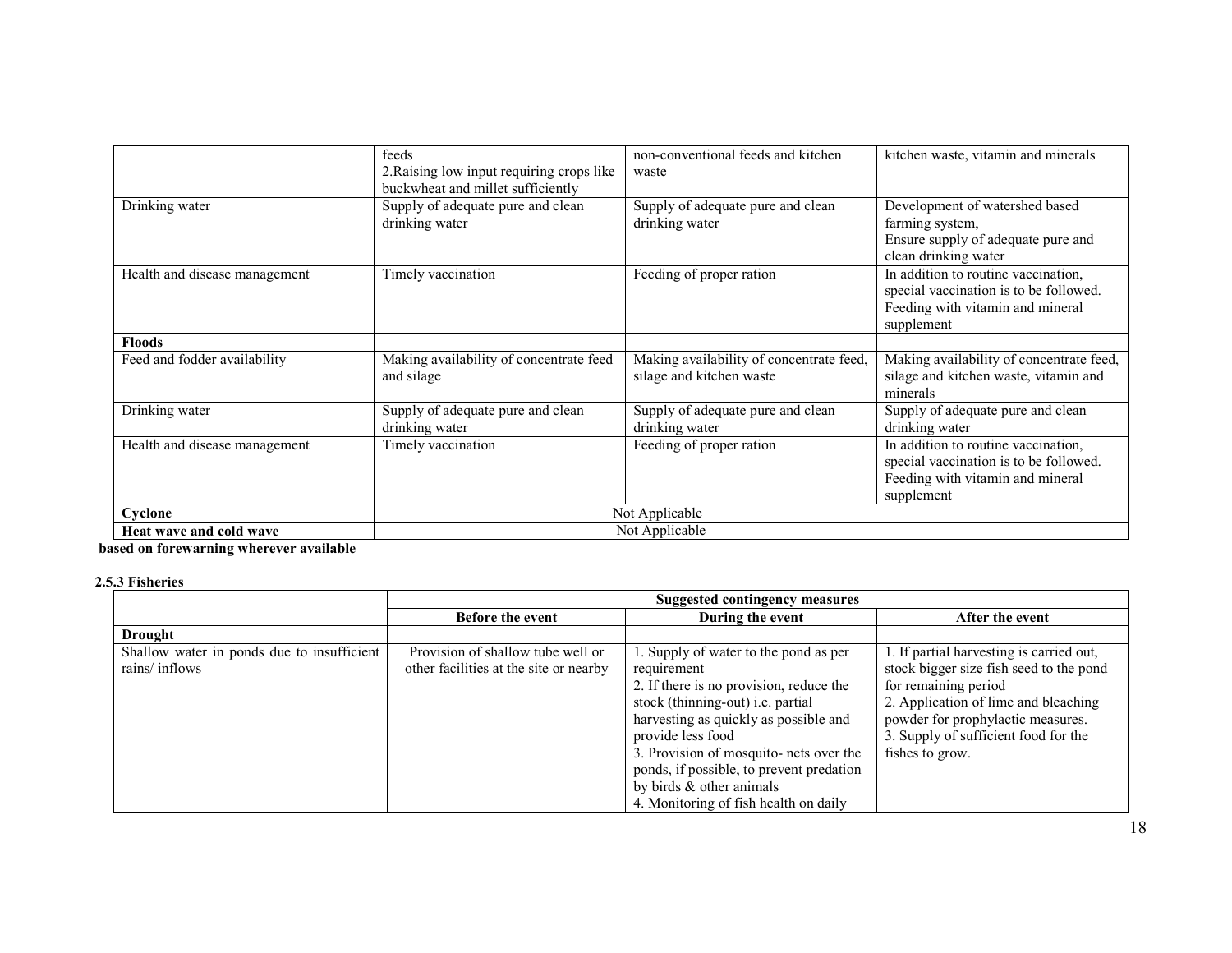|                                                                            |                                                                                                                                                                                                                                                                                                                                          | basis.                                                                                                                                                                                                                                                                                               |                                                                                                                                                                                                                                   |
|----------------------------------------------------------------------------|------------------------------------------------------------------------------------------------------------------------------------------------------------------------------------------------------------------------------------------------------------------------------------------------------------------------------------------|------------------------------------------------------------------------------------------------------------------------------------------------------------------------------------------------------------------------------------------------------------------------------------------------------|-----------------------------------------------------------------------------------------------------------------------------------------------------------------------------------------------------------------------------------|
| Impact of heat and salt load built up in<br>ponds/ change in water quality | Regular monitoring of water quality<br>to observe any deviation from normal<br>range                                                                                                                                                                                                                                                     | 1. Disturbing the surface area of pond<br>by split bamboo or banana tree trunk to<br>increase dissolved oxygen level.<br>2. Supply of fresh water from nearby<br>source. Thinning out of stock to reduce<br>mortality rate.<br>3. Monitoring of fish health on daily<br>basis                        | 1. Potassium permanganate to be added<br>as prophylactic measures to the pond<br>water.                                                                                                                                           |
| <b>Floods</b>                                                              |                                                                                                                                                                                                                                                                                                                                          |                                                                                                                                                                                                                                                                                                      |                                                                                                                                                                                                                                   |
| Inundation with flood waters                                               | 1. If there is scope, raise the<br>embankment of the pond to prevent<br>escape of fish<br>2. Provide mosquito nets tied with<br>bamboo posts to all the sides of<br>ponds<br>3. If bamboo is available, split<br>bamboo fencing in the form of bana<br>in and around the pond<br>3. Storage of sufficient of feed for<br>fish at godown. | 1. Provide excess food particularly<br>mustard oil cake or country liquor<br>(ITK) to keep the fish in and around the<br>pond                                                                                                                                                                        | 1. Repeated netting to remove wild<br>fishes and weeds if any.<br>2. Application of lime as prophylactic<br>measures<br>3. Application of Potassium<br>permanganate to the pond<br>4. Repair of embankment if devastated.         |
| Water contamination and changes in BOD                                     | 1. Regular monitoring of water<br>quality.<br>2. Application of lime, cowdung,<br>inorganic fertilizers, stocking of seed,<br>supply of feed and other inputs as per<br>optimum required level.<br>3. Avoid use of excess of any input                                                                                                   | 1. Based of quality of water, correction<br>measures to be carried out.<br>2. Biotic factors like Plankton<br>production is to be assessed carefully.<br>3. For correction of BOD, application<br>of lime and control measures for<br>organic deposition is to be carried out.                       | 1. If possible one third of pond water is<br>to be replenished with fresh<br>uncontaminated water from the nearby<br>source.<br>2. Based on health status of fish<br>prophylactic or diseases curing<br>medicine is to be applied |
| Health and disease management                                              | 1. Regular monitoring of water<br>quality and fish health by sample<br>netting<br>2. Proper stocking of fish seed and<br>application of all other inputs at<br>regular intervals and within<br>prescribed limits. E.g. lime,<br>application of manure, fertilizers, fish<br>seeds etc.                                                   | 1. Remove the diseased fish if any.<br>2. Thinning out the population<br>3. Application of lime, bleaching<br>powder if necessary<br>4. Application of CIFAX, Sokrena WS<br>as per requirement<br>5. Application of banana ash or<br>Kalakhar (traditional banana based<br>alkali) (ITK) to the pond |                                                                                                                                                                                                                                   |
| Cyclone                                                                    | Not Applicable                                                                                                                                                                                                                                                                                                                           |                                                                                                                                                                                                                                                                                                      |                                                                                                                                                                                                                                   |